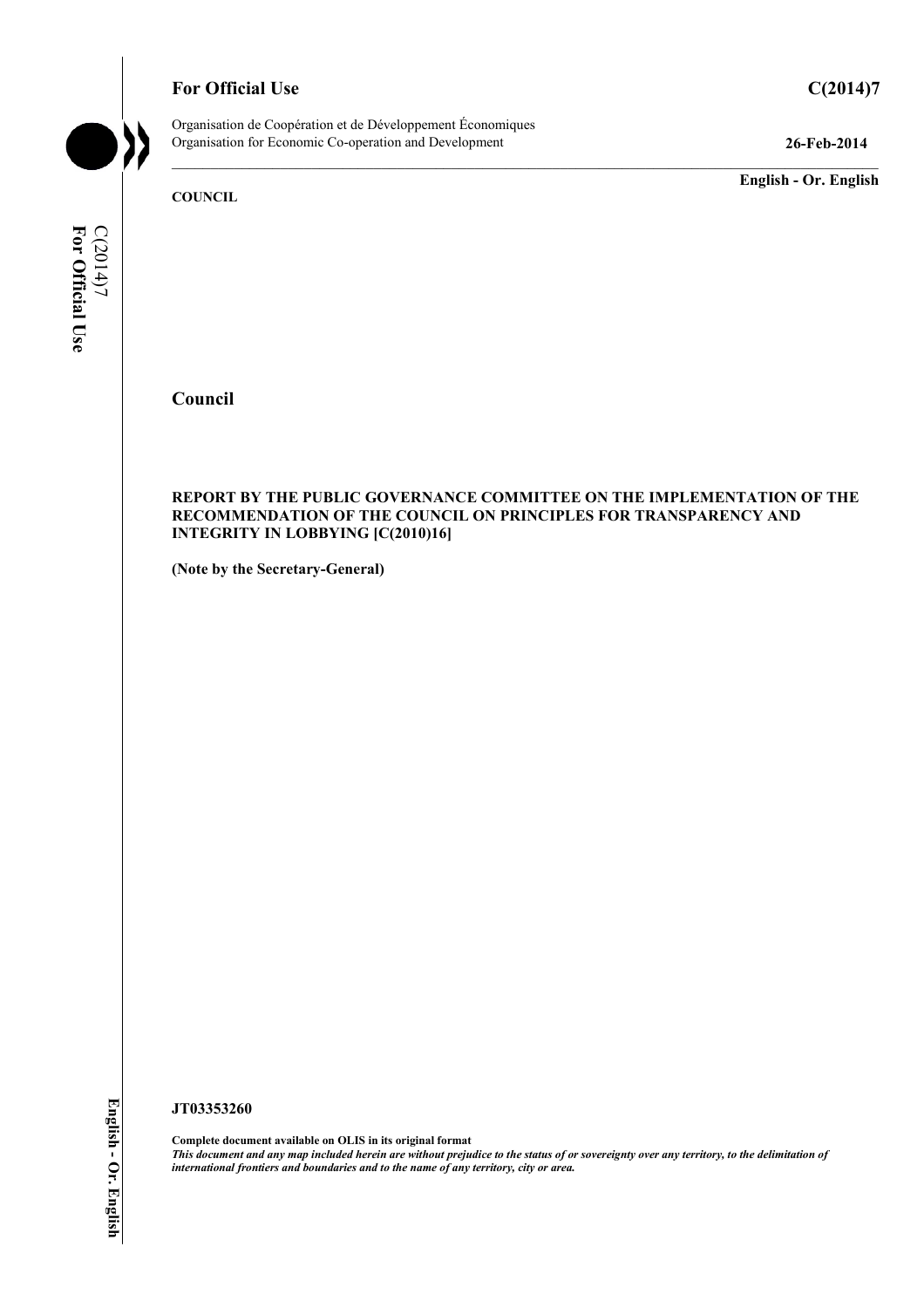1. A solid foundation of trust is of central importance for effective policy-making. This is especially true in the context of economic recovery, where structural reforms involve difficult and unpopular choices, and where the confidence of citizens and markets is critical for fostering economic and social development. However, available data suggests that trust in the public decision-making process, and more generally in government, is waning in most OECD Member countries [GOV/PGC(2013)1/ANN1]. During the 2013 Meeting of the Council at Ministerial Level, OECD Members reaffirmed their commitment to rebuilding trust in governments, markets and institutions, promoting open government, and ensuring transparency in policy making [C/MIN(2013)16/FINAL].

2. Growing concerns at undue influence in the public decision-making process are leading governments to explore how to more effectively safeguard the public interest, impartiality, and fairness in the public decision-making process and ensure a level playing field among all stakeholders. This is particularly relevant in relation to lobbying practices and political finance. Instances of undue influence in the public decision-making process and regulatory capture by powerful interests have surfaced in a number of countries.

3. On 18 February 2010, the Council adopted the Recommendation on Principles for Transparency and Integrity in Lobbying (the Recommendation) [C(2010)16 and C/M(2010)3/PROV, Item 37]. It is the only international instrument addressing major risks in the public decision-making process related to lobbying. In adopting the Recommendation, the Council requested the Public Governance Committee (PGC) to report back on progress made in implementing the Recommendation within three years of its adoption and regularly thereafter.

4. In conducting the assessment of the implementation of the Recommendation, the PGC applied two approaches:

- Consulting stakeholders: Members of Parliament from 16 Member and non-Member countries and the European Parliament were consulted during the OECD High-Level Parliamentary (HLP) Seminars held in Santiago (Chile) on 8-9 March 2012 [C/INF(2012)1] and in Paris (France) on 2 October 2013 [C/INF(2013)5]. In addition, the PGC, through the Public Sector Integrity Network, organised a global policy debate during the OECD Forum on Transparency and Integrity in Lobbying on 27-28 June 2013 which brought together over 100 senior representatives from the executive and legislative branches of governments, lobby associations, the private sector, and civil society [GOV/PGC/ETH/A(2013)2/REV1].
- Benchmarking based on comparative evidence and lessons learned in specific country contexts: Three OECD surveys took stock of regulations and collected experiences of public officials from the executive and legislative branches as well as lobbyists.<sup>1</sup> One of the surveys related to Lobbying Rules and Guidelines was completed by public officials from 25 Member countries<sup>2</sup> and Brazil. Over 100 lobby associations and lobbyists from 16 Member and non-Member countries and the supranational level responded. Moreover, legislators from 14 Member and non-Member countries also responded to the OECD survey.

<sup>|&</sup>lt;br>|<br>| Details of survey results, comparative trends, and country case studies are available in the document "Building trust through fairer decision making: In-depth report on progress made in implementing the OECD Recommendation on Principles for Transparency and Integrity in Lobbying" [GOV/PGC/ETH(2013)6].

<sup>2</sup> Austria, Belgium, Canada, Chile, Denmark, Estonia, Finland, France, Germany, Hungary, Ireland, Italy, Korea, Luxembourg, Mexico, the Netherlands, New Zealand, Norway, Poland, Portugal, Slovenia, Spain, Sweden, Switzerland, and the United States.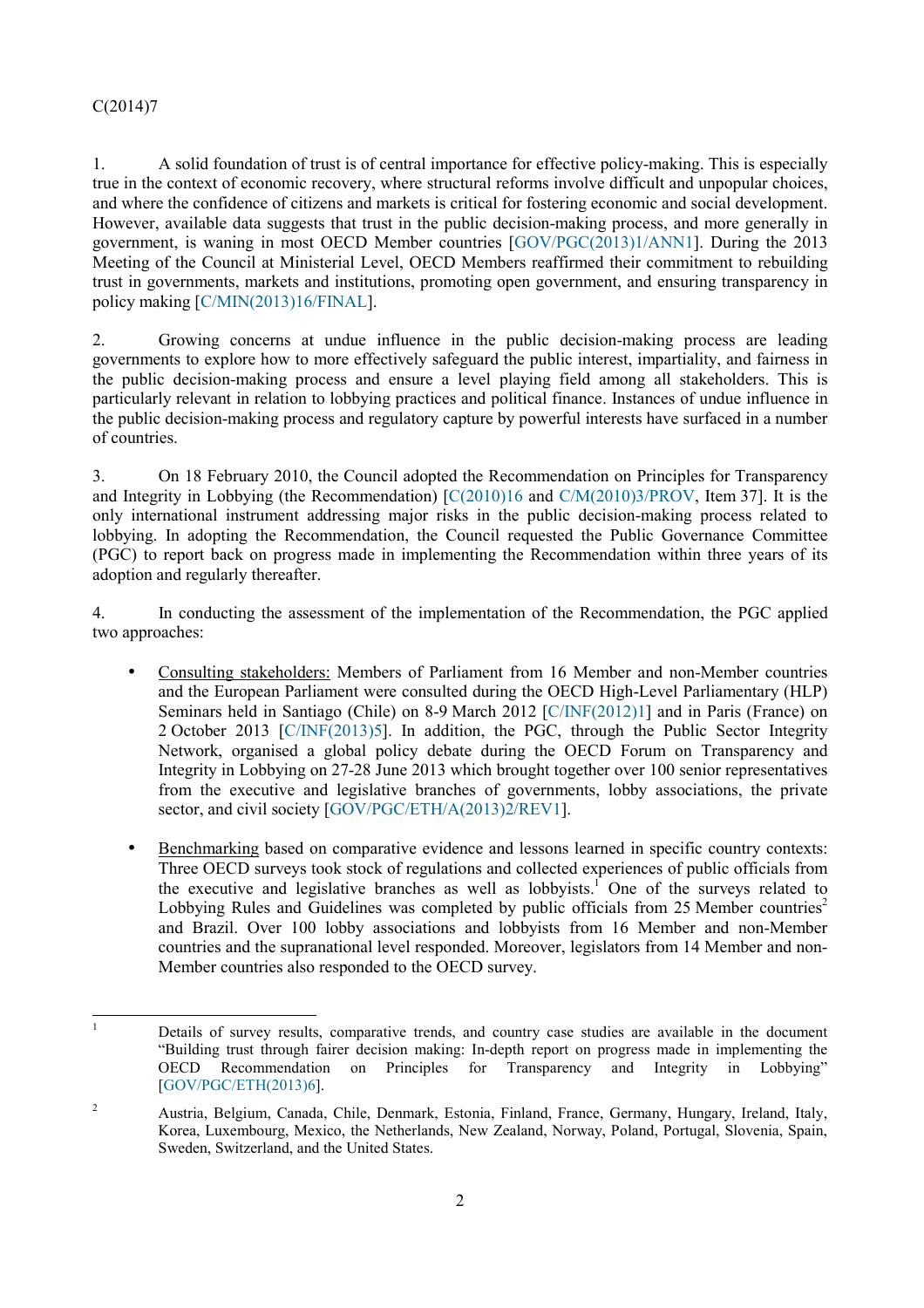- 5. The key results from the PGC assessment of the implementation of the Recommendation are:
	- **The majority of OECD Members have not regulated lobbying, but countries are increasingly opting to introduce rules on lobbying.** In complex policy challenges, lobbying can provide decision-makers with valuable insights and data and facilitate stakeholders' access to the development and implementation of public policies. However, it is also a global multi-billiondollar business and can lead to unfair competition, undue influence, and regulatory capture. Improving the transparency and integrity of public decision-making, particularly through lobbying regulation, has therefore been high on many governments' agendas. In the past five years, the number of countries that have regulated lobbying practices has more than doubled compared to the previous sixty years (see Figure 4). However, most OECD Members still have no rules on lobbying.
	- **Regulation of lobbying has been reactive instead of forward-looking.** Though surveys show an emerging consensus on the need for transparency to shed light on lobbying, new regulations are often scandal-driven instead of forward looking. Consequently, sometimes strong responses to foster trust in public decision-making has resulted in "overshooting", whereby countries take overly demanding measures to address concerns.
	- **While there is growing consensus on making governments and the public decision-making process more open and transparent, the degree of transparency in lobbying varies considerably across OECD Members.** Providing information on the public decision-making process is a key dimension of an open government. However, the types and amount of information on lobbying that are made publicly available vary considerably across countries. In defining levels of transparency in lobbying practices, the critical factors are concerns related to lobbying and political will.
	- **Fostering compliance and enforcement remains challenging in most countries.** Enforcement of codes of conduct and integrity standards remains relatively low and the bulk of surveyed lobbyists indicate that there are either no sanctions for breaching standards or codes of conduct or, if there are, they are not compelling enough to deter breaches. Experience shows that promoting the compliance and enforcement of lobbying regulations in a cost-effective manner has proved to be a challenge for countries.
	- **Measuring the costs and benefits of enhancing transparency and integrity in lobbying poses particular challenges.** Good governance requires assessment and data, and lobbying is no exception. Collecting data on costs and benefits for governments and lobbyists is key to determining whether measures taken meet their intended objectives, or if money could be spent better elsewhere. Despite the availability of technology which considerably reduces the burden of collecting and analysing data, there are limited relevant quantitative data available in countries.
	- **•** Mainstreaming lobbying regulations into the wider integrity framework<sup>3</sup> remains central in **effectively addressing the risks related to lobbying.** While recognising that "it takes two to lobby", the main responsibility for safeguarding the public interest and rejecting undue influence lies with those who are lobbied. Therefore, a sound integrity framework for the public sector as a whole is essential. The revolving door phenomenon and particularly pre-public employment continue to pose risks to the integrity of public decision making. Similarly, the influence of

3

Based on the 1998 Recommendation of the Council on Improving Ethical Conduct in the Public Service Including Principles for Managing Ethics in the Public Service [C(98)70/FINAL].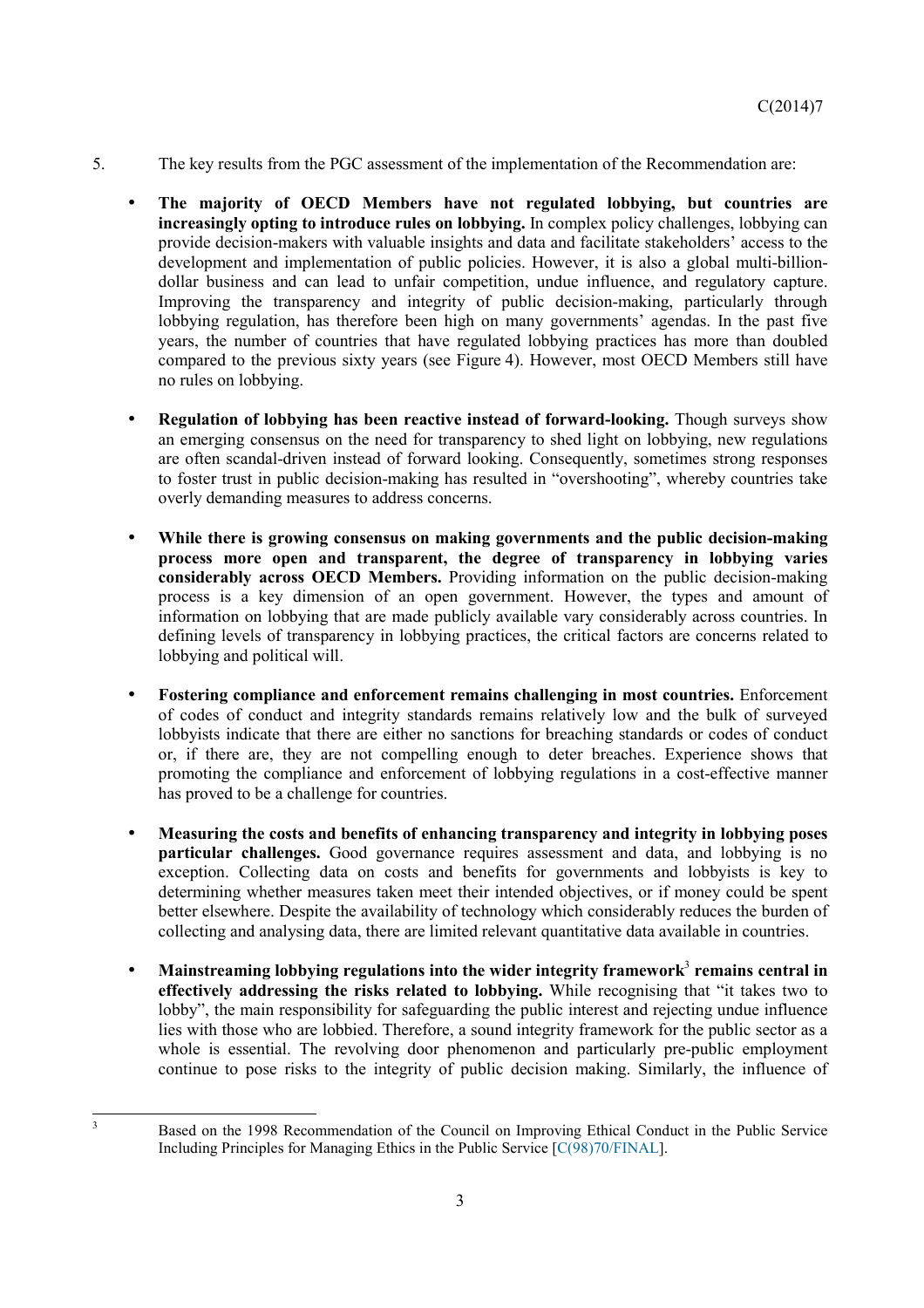$\frac{1}{4}$ 

private interests through political finance and advisory groups working with governments and parliaments has emerged as an increasing concern.

6. The assessment demonstrates that the Recommendation was instrumental in shaping policy debates at national and supranational levels and guiding agendas for reform of lobbying rules and guidelines. In the past three years, the Recommendation has proven influential in framing and informing debates on regulating lobbying in Member and non-Member countries, such as Austria, Brazil, Canada, Chile, Ireland, Portugal, Russian Federation, Slovenia, Spain, and the United Kingdom, as well as in European Union Institutions.<sup>4</sup> The OECD has organised and participated in many of these debates, which provided additional insights on the challenges faced in particular country contexts. The Recommendation has also been widely considered by the private sector, most notably by lobbying associations. The survey also demonstrated that the Recommendation provides a framework that remains relevant and does not require revision at this point in time.

7. In light of the findings in the report, the PGC discussed the following proposals to address the challenges that countries are currently facing in relation to lobbying concerns:

- Focus efforts on the implementation of the Recommendation to strengthen confidence in public decision-making and regain trust in government. In order to develop innovative tools for addressing common concerns (*e.g.* reporting, definitions, and scope of lobby regulations) and achieve comprehensive, cost-effective solutions, the policy dialogue moving forward should involve relevant policy communities, in particular the Regulatory Policy Committee, the Territorial Development Committee, the Corporate Governance Committee, and the Competition Committee. The PGC is ready to report to the Council on the progress made in implementing the Recommendation in three years.
- Identify relevant data, benchmarks, and indicators in relation to transparency in lobbying, the public decision-making process and, ultimately, the broader integrity framework in order to measure costs, pinpoint benefits, and monitor performance. The PGC, together with other policy communities, can provide the necessary evidence and thus continue informing current debates in Member and non-Member countries.
- Reflect on new integrity challenges associated to lobbying practices and review the 1998 Recommendation of the Council on Improving Ethical Conduct in the Public Service Including Principles for Managing Ethics in the Public Service [C(98)70/FINAL], which sets out the broader public sector integrity framework and is therefore intrinsically linked to the Recommendation. This review should identify innovative and cost effective integrity measures that will guide public officials in safeguarding the public interest. Such a review could also ensure the establishment of a whole-of-government  $21<sup>st</sup>$ -century integrity framework that is applicable to all stages of the policy cycle and effectively links lobbying with other risk areas.
- Assess policies for managing conflict of interest related to revolving-door practices and the unbalanced representation and influence of advisory groups. The assessment will focus on the identification of conditions for effective policies and practices to safeguard the integrity of the public decision-making process.

While the Recommendation has been instrumental beyond the OECD Members, for the time being, non-Members have not yet adhered to it.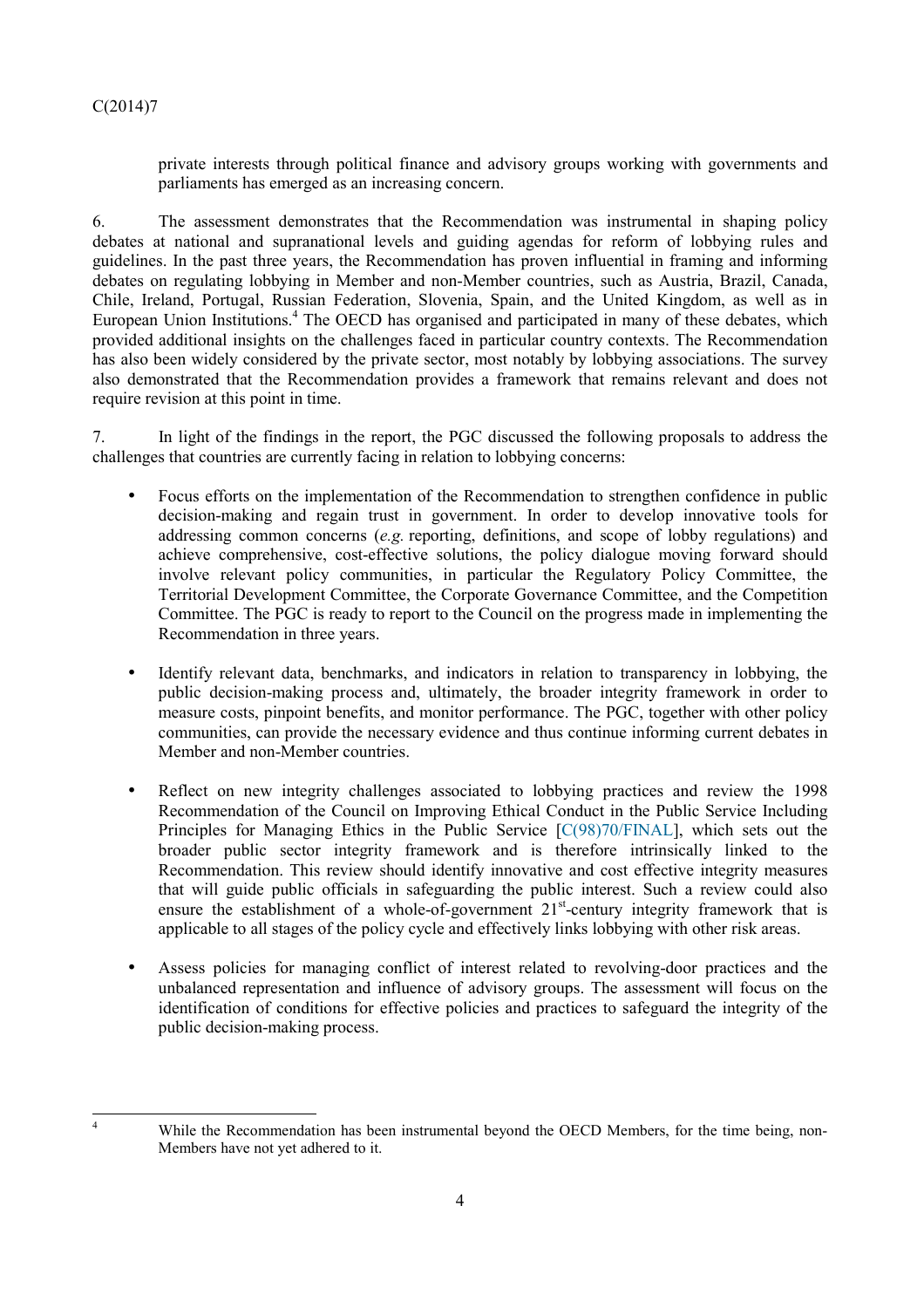8. At its last meeting on 13 November 2013, the PGC agreed to transmit the report on the implementation of the Recommendation to the Council for approval, integrating the outcomes of the PGC's discussion and written comments received until 30 November [GOV/PGC/M(2013)2/ANN1, Item 8].

### **Proposed action**

9. In light of the preceding, the Secretary-General invites the Council to adopt the following draft conclusions:

### THE COUNCIL

- a) noted document  $C(2014)7$ , in particular the report set out in its Annex, and agreed to the declassification of this report;
- b) invited the Public Governance Committee to pursue its work on transparency and integrity in lobbying, and to report on the implementation of the Recommendation of the Council on Principles for Transparency and Integrity in Lobbying in three years;
- c) invited the Public Governance Committee to revise the 1998 Recommendation of the Council on Improving Ethical Conduct in the Public Service Including Principles for Managing Ethics in the Public Service [C(98)70/FINAL] to identify new integrity challenges and serve as guidance for innovative and costeffective integrity processes and measures.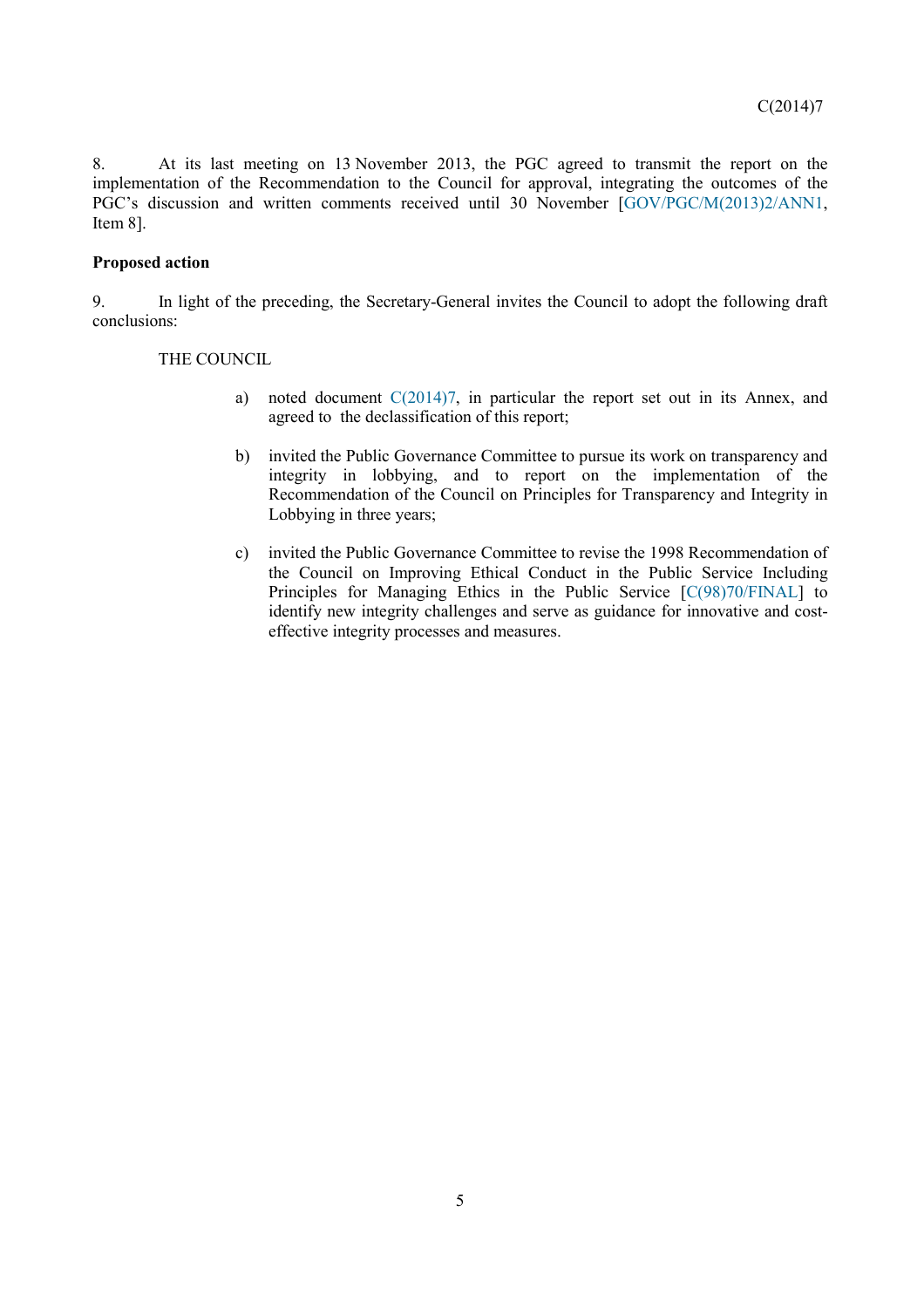# **ANNEX**

# **REPORT BY THE PUBLIC GOVERNANCE COMMITTEE ON THE IMPLEMENTATION OF THE RECOMMENDATION OF THE COUNCIL ON PRINCIPLES FOR TRANSPARENCY AND INTEGRITY IN LOBBYING [C(2010)16]**

# **TABLE OF CONTENTS**

| WHY DO RISKS AND CONCERNS RELATED TO LOBBYING NEED TO BE ADDRESSED                                                                                                                                                                                                                                                                                                                                                   |  |
|----------------------------------------------------------------------------------------------------------------------------------------------------------------------------------------------------------------------------------------------------------------------------------------------------------------------------------------------------------------------------------------------------------------------|--|
| Lobbying may result in undue influence, unfair competition and regulatory capture 12                                                                                                                                                                                                                                                                                                                                 |  |
|                                                                                                                                                                                                                                                                                                                                                                                                                      |  |
| More countries have regulated lobbying in the past eight years than in the previous sixty  14<br>Concerns, scandals and political will generally determine the level of transparency  16<br>Countries have struggled with balancing the administrative cost of transparency mechanisms 18                                                                                                                            |  |
|                                                                                                                                                                                                                                                                                                                                                                                                                      |  |
| Lobbying risks cannot be mitigated without a functioning public sector integrity framework 21<br>While it takes two to lobby, the main responsibility for safeguarding the public interest and rejecting<br>The "revolving door" phenomenon, in particular pre-public employment conflict of interest, has become<br>Lobbying from the inside: Influence of private interests through advisory groups is an emerging |  |
| Measuring the costs and benefits of enhancing transparency and integrity in lobbying remains a                                                                                                                                                                                                                                                                                                                       |  |
| THE WAY FORWARD: CAPITALISING ON THE OECD PRINCIPLES TO FURTHER REINFORCE                                                                                                                                                                                                                                                                                                                                            |  |
| Continue efforts in addressing lobbying concerns and risks in the decision-making process as a key                                                                                                                                                                                                                                                                                                                   |  |
| Identify and promote innovative integrity frameworks that reflect the needs and concerns of countries in                                                                                                                                                                                                                                                                                                             |  |
| Review policies for managing conflict of interest in relation to revolving door practices and the                                                                                                                                                                                                                                                                                                                    |  |
|                                                                                                                                                                                                                                                                                                                                                                                                                      |  |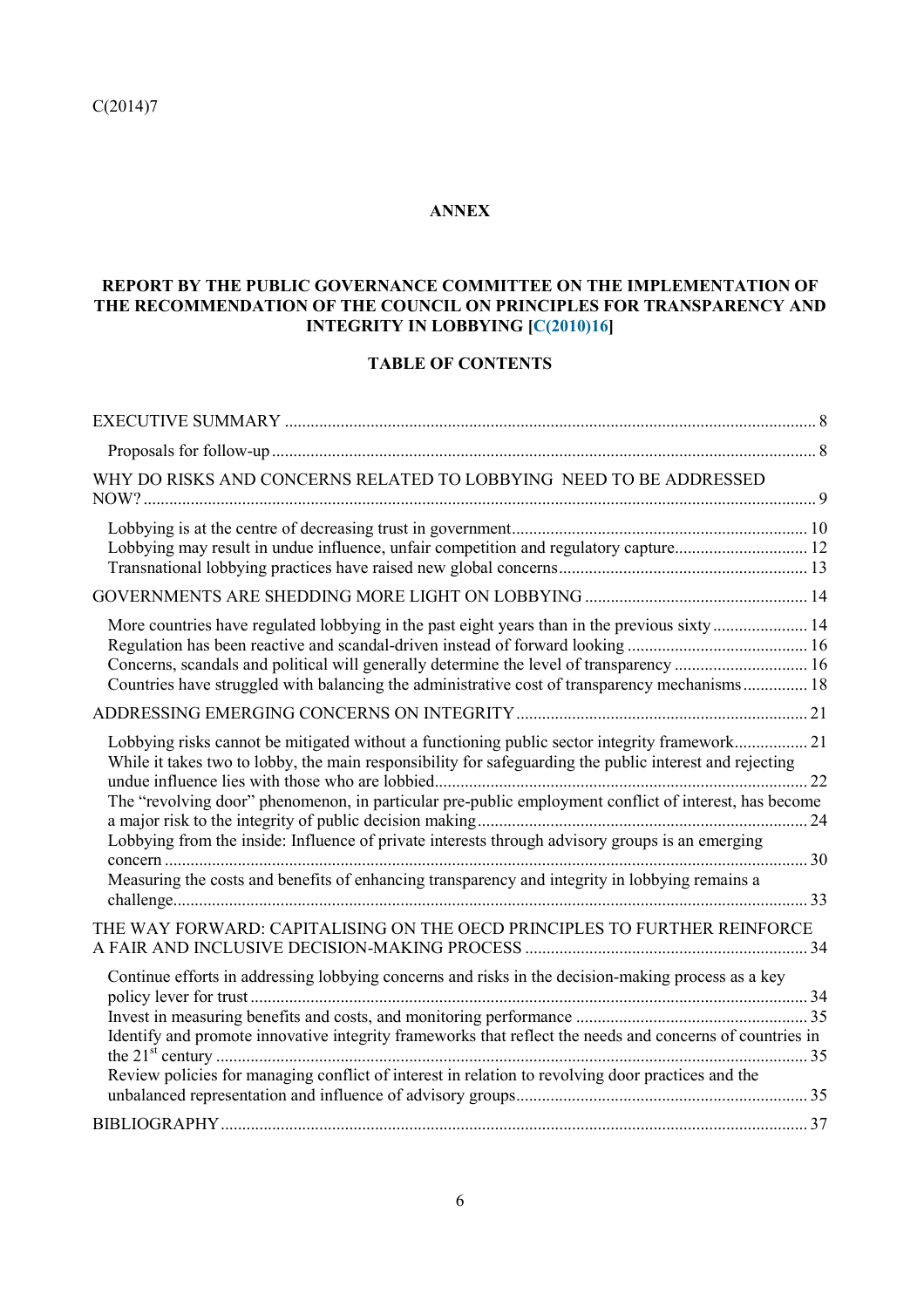# **Tables**

| Table 1. | Mechanisms in place to lessen the administrative burden (for the lobbying oversight body)                |
|----------|----------------------------------------------------------------------------------------------------------|
|          |                                                                                                          |
|          | Table 2. Restrictions in place for public officials engaging in lobbying activities after they leave the |
|          |                                                                                                          |

# **Figures**

| Figure 1.  | Correlation between public trust in politicians and transparency in government                         |    |  |
|------------|--------------------------------------------------------------------------------------------------------|----|--|
| - 11       |                                                                                                        |    |  |
| Figure 2.  | Transparency in lobbying increases citizens' trust in the public decision-making process 11            |    |  |
| Figure 3.  | Inappropriate influence-peddling by lobbyists, such as seeking official favours with gifts or          |    |  |
|            |                                                                                                        |    |  |
| Figure 4.  |                                                                                                        |    |  |
| Figure 5.  |                                                                                                        |    |  |
| Figure 6.  |                                                                                                        |    |  |
| Figure 7.  | Level of disclosure of selected private interests by decision-makers in the three branches of          |    |  |
|            |                                                                                                        | 21 |  |
| Figure 8.  |                                                                                                        |    |  |
| Figure 9.  |                                                                                                        |    |  |
| Figure 11. |                                                                                                        |    |  |
|            | Figure 12. Lobbyists are allowed to sit in government advisory groups or Parliamentary advisory/expert |    |  |
|            |                                                                                                        | 32 |  |

# **Boxes**

| $Box 1$ . | Lobbyists' Associations' Codes of Conduct: The Association of Government Relations      |  |
|-----------|-----------------------------------------------------------------------------------------|--|
|           |                                                                                         |  |
| $Box 2$ . | The requirement for all Slovenian public officials to report meetings with lobbyists 24 |  |
| Box $3$ . |                                                                                         |  |
| Box 4.    |                                                                                         |  |
| Box $5$ . |                                                                                         |  |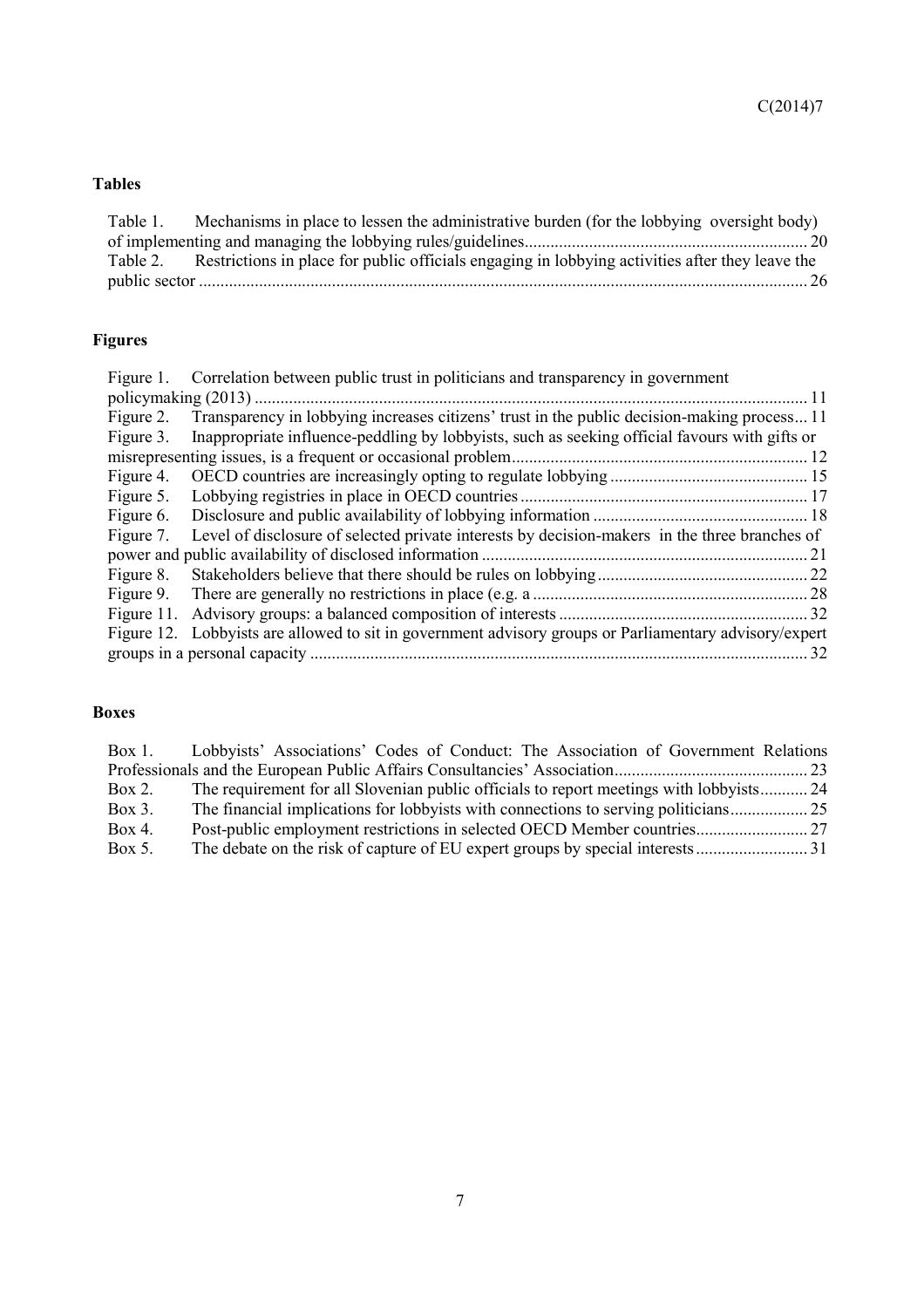# **EXECUTIVE SUMMARY**

1. Lobbying is a reality in the public decision-making process. Lobbying - the oral or written communication with a public official to influence legislation, policy or administrative decisions - comes in many different forms. Lobbying often focuses on the legislative branch at the national and sub-national levels; however, it also takes place in the executive branch, for example, to influence the adoption of regulations or the design of projects and contracts. Lobbying can provide decision-makers with valuable insights and data, as well as facilitate stakeholder access to the development and implementation of public policies. However, lobbying can also lead to undue influence, unfair competition and regulatory capture to the detriment of the public interest and effective public policies. In addition, participants of the OECD Forum on Transparency and Integrity in Lobbying agreed that transnational lobbying practices have raised new global concerns. For these reasons, the issue of lobbying has often been identified as undermining public trust in government.

2. Improving the transparency and integrity of the public decision-making process through regulation has been high on many governments' agendas in the past three years. Experience shows, however, that in most cases regulation has been reactive and scandal-driven instead of forward looking, with the risk of overshooting, where countries disproportionally address concerns and the administrative cost of transparency mechanisms may outweigh the potential benefits. Despite this, lobbying regulation has created more openness and transparency in lobbying practices. The current challenge is how to make regulation of lobbying as efficient as possible.

3. Good governance requires assessment and data, and lobbying is not an exception. Yet, measuring the costs and benefits of enhancing transparency and integrity in lobbying remains a challenge for most countries. Collecting data on costs for government and lobbyists as well as on benefits is of utmost priority to better understand lobbying in different country contexts. As of today, there are little quantitative data available on these elements in countries.

4. Mainstreaming lobbying regulations into the wider integrity framework remains central in addressing the risks related to lobbying. There is a general consensus that while it takes two to lobby, the main responsibility for safeguarding the public interest and rejecting undue influence lies with those who are lobbied. A sound integrity framework for the public sector is therefore essential. A modernisation of the integrity framework must include and pay particular attention to revolving door arrangements and prepublic employment. Similarly, the influence of private interests through advisory groups merits attention as an increasing concern.

### **Proposals for follow-up**

5. The review of the implementation of the Recommendation of the Council on Principles for Transparency and Integrity in Lobbying [C(2010)16] (the "Recommendation") shows that the Principles have increasingly served as a reference in Member and non-Member countries in designing or revising lobbying regulations and decision-making processes. Nevertheless, the review of experiences in the past three years have shown that evolutions in public decision making and lobbying practices have created new risks that could weaken citizens' trust in government and compromise the fairness of the decision-making process. The following actions are therefore needed: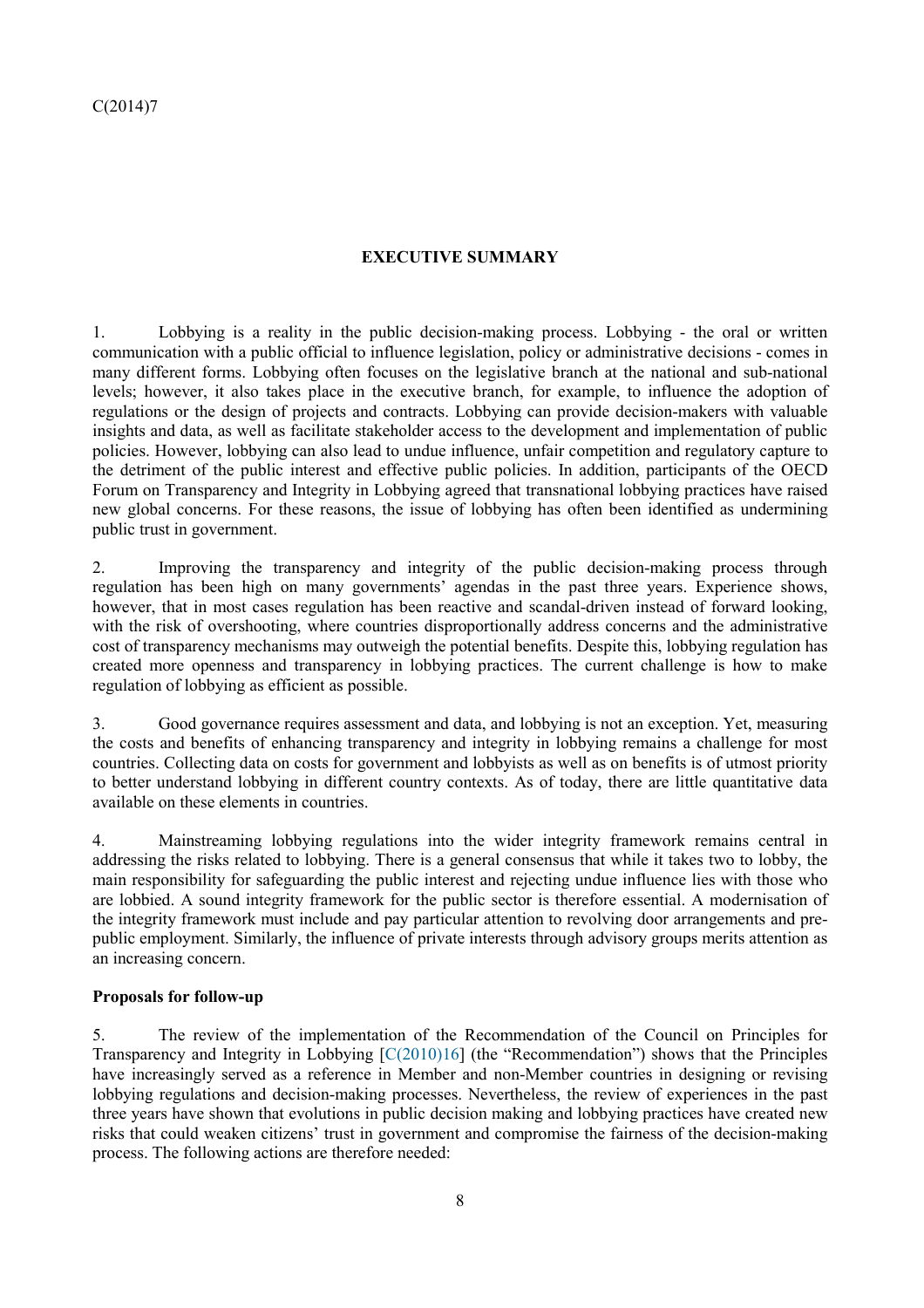- Focus efforts on the implementation of the Recommendation on Principles for Transparency and Integrity in Lobbying to strengthen confidence in public decision-making and regain trust in government. In order to develop innovative tools to address common concerns (e.g. reporting, definitions and scope for lobby regulations) and reach comprehensive and cost-effective solutions, the policy dialogue moving forward should involve relevant policy communities, in particular the Regulatory Policy Committee, the Territorial Development Committee, the Corporate Governance Committee, and the Competition Committee. To follow-up on the continued implementation of the Recommendation, the PGC should report back to the Council in three years on further progress made by OECD countries.
- Identify relevant data, benchmarks, and indicators in relation to transparency in lobbying, the public decision-making process, and ultimately the broader integrity framework to measure costs, identify benefits, and monitor performance. The PGC is invited, together with other policy communities, to provide the necessary evidence and thus continue informing current debates in Member and non-Member countries.
- Review the 1998 Recommendation of the Council on Improving Ethical Conduct in the Public Service Including Principles for Managing Ethics in the Public Service [C(98)70/FINAL] to reflect on new integrity challenges and constraints and serve as guidance for innovative and cost effective integrity measures. Such a review could also ensure the establishment of a whole-ofgovernment 21st century integrity framework applicable to all stages of the policy cycle and that effectively links lobbying with other risk areas.
- Assess policies for managing conflict of interest related to revolving door practices and the unbalanced representation and influence of advisory groups. The assessment should focus on the identification of conditions for effective policies and practices to safeguard the integrity of the public decision-making process.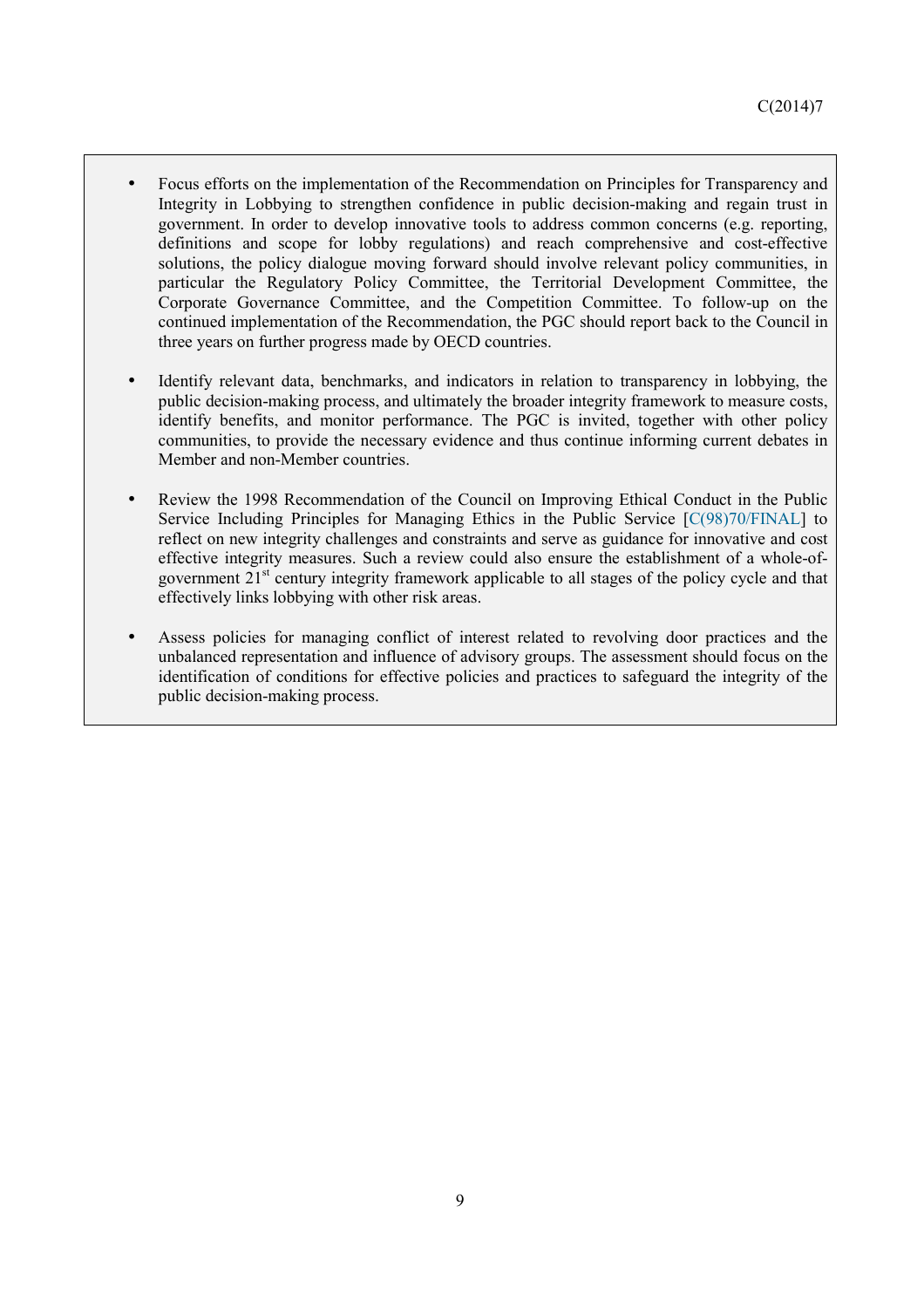## **WHY DO RISKS AND CONCERNS RELATED TO LOBBYING NEED TO BE ADDRESSED NOW?**

6. Lobbying can be a valuable component in the public decision-making process. In an increasingly complex policy landscape, it can provide decision-makers with valuable insights and data and grant stakeholders access to the development and implementation of public policies. Yet, in practice, lobbying is also a global multi-billion dollar business and a source of concern for policy makers and citizens alike. Since the adoption of the Recommendation, an increasing number of countries have been discussing lobbying in the political and policy arena, linked to economic and social crises, elections, scandals and decreasing trust in government.

### **Lobbying is at the centre of decreasing trust in government**

7. Available data suggest that trust in the public decision-making process and more generally in government is decreasing in the vast majority of OECD countries [GOV/PGC(2013)1/ANN1]. Citizens express doubts about their government's capacities to make the right decisions. There is a widespread sense that governments are not able to effectively regulate markets, that business exerts undue influence over public policy and that the distribution of burden and reward across society is unfair. Indeed, the global financial and economic crisis highlighted serious governance and regulatory failures - from revolving doors to conflict of interest, and regulatory capture. This feeling of mistrust is heightened by concerns about fairness in fiscal consolidation and in the sacrifices required for structural reform. This was confirmed in the debates during the OECD Forum on Transparency and Integrity in Lobbying. Participants emphasised that (i) an underlying question countries are facing is that of fairness, (ii) that there is a crisis of confidence, and (iii) that a major problem at the heart of the democratic system is a sense that the wealthy finance political parties only to further their own interest.

8. Indeed, changes in the perceived transparency of public decision-making are strongly correlated with changes in trust [Figure 1 and GOV/PGC(2013)1/ANN1]. According to the 2013 Edelman Trust Barometer, 50% of respondents surveyed within 26 countries distrust government. Amongst the key factors mentioned by respondents to explain this distrust are "wrong incentives driving policies" and "corruption/fraud". Together, these two factors explain 50% of the reasons for trusting government less. These factors point to the urgency of addressing the credibility of the formal institutions involved in public decision-making and strengthening the underlying institutional conditions shaping the decision-making process. This can be attained by looking into lobbying practices in order to ensure the fairness of the decision-making process and a level playing field of stakeholders trying to influence it.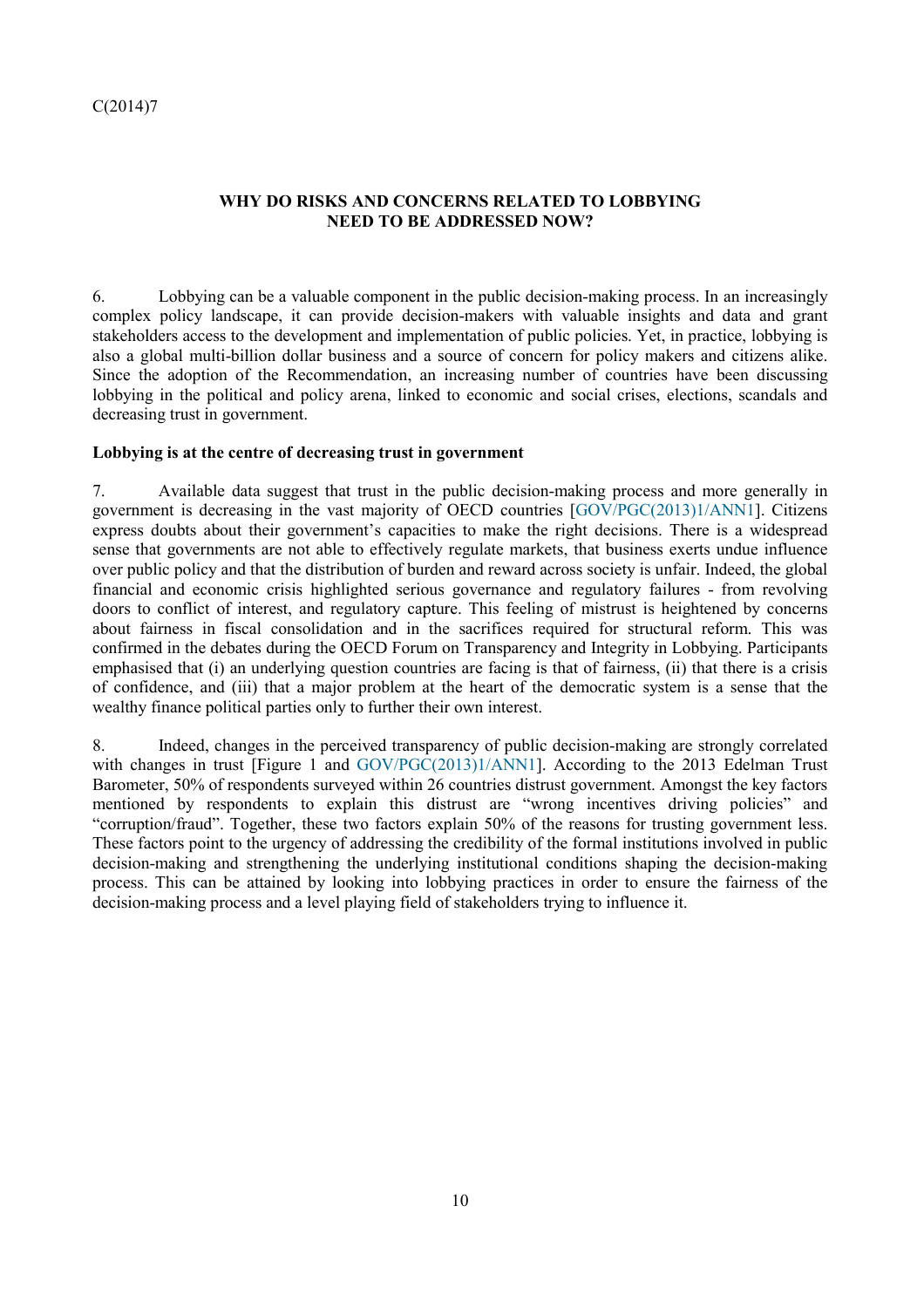

**Figure 1. Correlation between public trust in politicians and transparency in government policymaking (2013)** 

*Source*: World Economic Forum (WEF) (2013), Global Competitiveness Report 2013-2014, World Economic Forum, Geneva, www3.weforum.org/docs/WEF\_GlobalCompetitivenessReport\_2013-14.pdf.

9. Stakeholders surveyed by the OECD in 2013 widely share the opinion that transparency in lobbying would increase citizens' trust in the decision-making process. The majority of surveyed lobbyists (74%) and legislators (68%) strongly agree or agree with this statement. This gives an indication that addressing concerns related to transparency in lobbying (e.g. deals behind closed doors) is a key policy lever to restore trust in governments (Figure 2). Developing an adequate framework for enhancing transparency and accountability in lobbying to foster trust in government begins with clarifying public concerns. A careful analysis takes into account all available options – including policy measures, legislation, and voluntary or mandatory regulation – with the aim of drawing up a proposal that adequately addresses concerns within each country's socio-political and administrative context.





*Source*: OECD 2013 Survey on Lobbying for Lobbyists and OECD 2013 Survey on Lobbying for Legislators.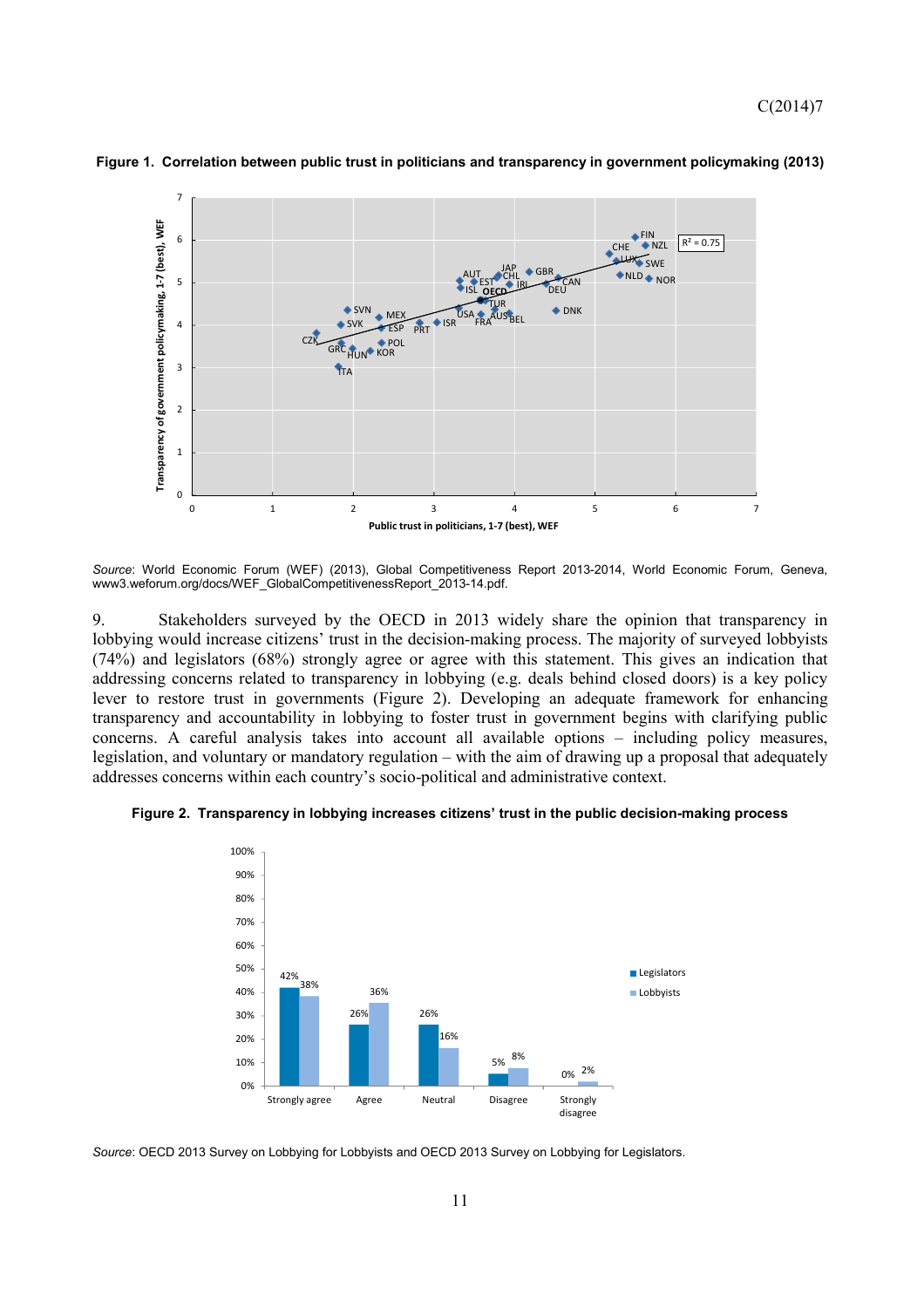## **Lobbying may result in undue influence, unfair competition and regulatory capture**

10. Lobbying is perceived in most countries as a mechanism for perpetuating specific interests at the expense of the public interest. Indeed, the literature has noted that the disproportionate and unregulated influence by interest groups may lead to state capture (Kaufmann *et al.*, 2000). A Burson-Marsteller survey from 2013 found that 24% of politicians and senior officials in 20 EU countries said that the most negative aspect of lobbying is that it gives undue weight to elites and the wealthy, and 14% considered that it facilitates undue influence in the democratic process (Burson-Marsteller *et al.*, 2013). In Norway and Hungary, as many as 55% and 40% respectively believe that it gives an undue weight in the process to elites and the wealthy. In the Czech Republic, Greece and France, 33%, 26% and 24% respectively shared this opinion. Suspicion and negative perception of lobbying is also present among lobbyists themselves as well as legislators. Among lobbyists, those who believe that inappropriate influence-peddling by lobbyists is a frequent problem has increased significantly between 2009 and 2013 (see Figure 3).





*Note*: Respondents were asked: "Generally speaking, do you think that inappropriate influence-peddling by lobbyists, such as seeking official favours with gifts or misrepresenting issues, is a problem?".

*Source*: OECD 2013 Survey on Lobbying for Lobbyists, OECD 2009 Survey on Lobbying and OECD 2013 Survey on Lobbying for Legislators.

11. This suspicion is often based on real-life cases. Instances of undue influence in the public decision-making process and regulatory capture by specific interests to the detriment of the public interest have surfaced in a number of countries. Informed voices have argued that certain economic crises were partly caused by the influence of specific interests on government decision-making. For example, an IMF working paper published in 2009 links intensive lobbying by the financial, insurance and real estate industries in the United States with high-risk lending practices (Igan *et al.*, 2009).<sup>1</sup> The results in the paper show that lenders who lobby more intensively on the issues of mortgage lending and securitisation have (i) more lax lending standards measured by loan-to-income ratio, (ii) greater tendency to securitise, and (iii)

|<br>|<br>|

OECD (2013c) addresses the same issue.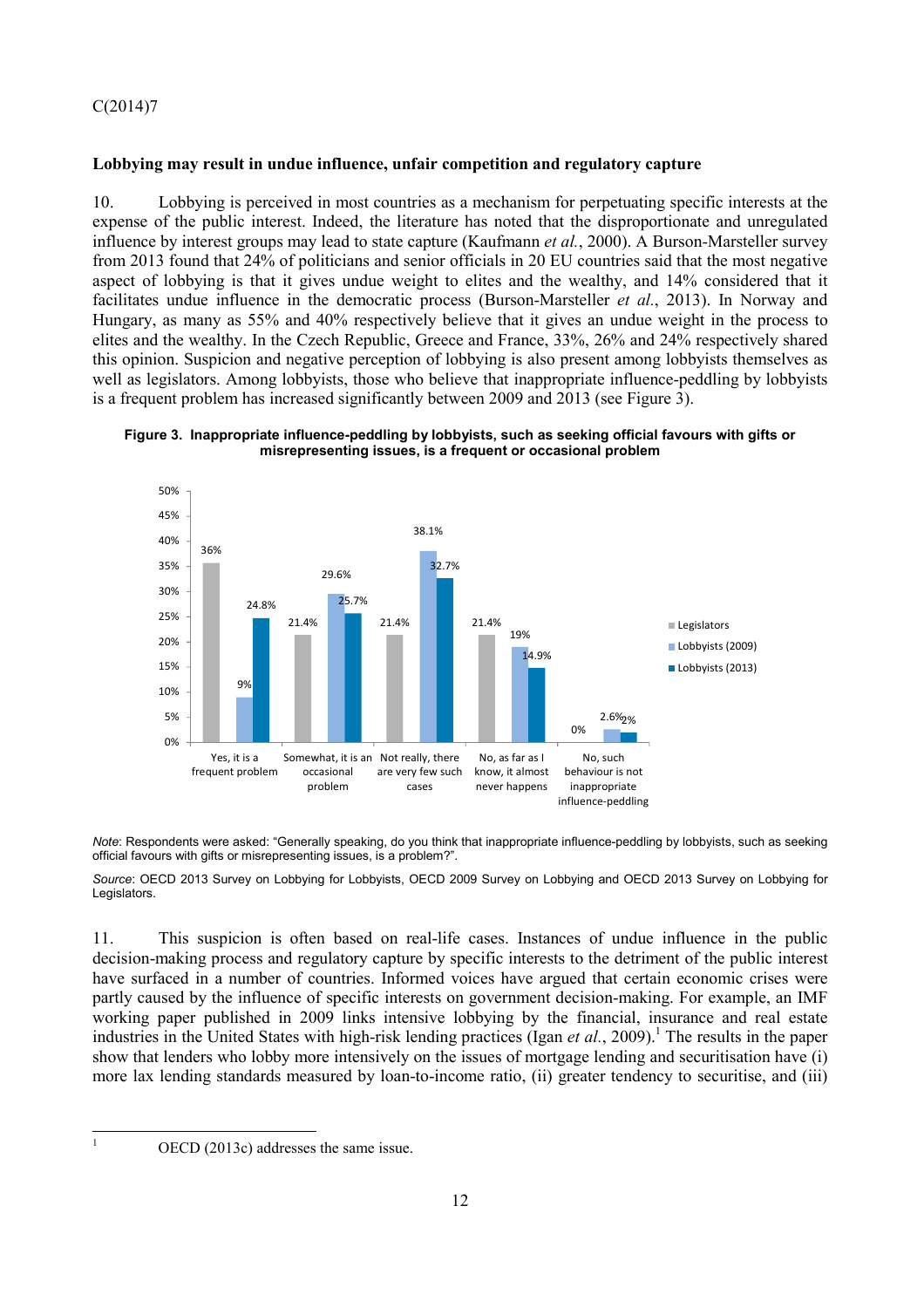faster growing mortgage loan portfolios, or in other words that lenders who lobby engage in riskier lending (Igan *et al.*, 2009).

12. Undue influence and regulatory capture not only results in disadvantages for the wider public, but also disadvantages for fair market competition. Without adequate safeguards, lobbying may result in the de facto abuse of dominant market positions and even quasi-monopolisation by those companies that have the necessary wealth and connections. This undoubtedly raises the cost of goods and services for consumers and has a negative impact on a country's economic performance.

## **Transnational lobbying practices have raised new global concerns**

13. OECD's review of countries' experiences in the last three years shows that lobbying practices are evolving. As globalisation and interdependency between countries has increased dramatically in recent years, lobbying strategies and practices have become more transnational. For example, US corporations now regularly lobby the European Parliament and Commission to influence decision-making in the European market which in turn has an impact on the US market. Similarly, European lobbyists may be active in one or more European countries and simultaneously lobby European Institutions at the supranational level. This convergence and emergence of global standards has resulted in new sets of concerns and risks. Who is influencing these global standards?

14. Disparate rules and levels of transparency across different countries and jurisdictions facilitate a variety of lobbying practices and inconsistent compliance at the international level. In addition, different rules for the same actors in different jurisdictions may not only result in different levels of influence, but can also result in an uneven playing field among actors when they face different opportunities to exert influence depending on the jurisdiction they operate in. Transnational lobbying raises questions of transparency and competition at a global level. These cross border lobbying practices require specific attention and coalitions with multilevel governance processes, so that the risks and concerns of transnational lobbying are effectively addressed at global and supranational levels.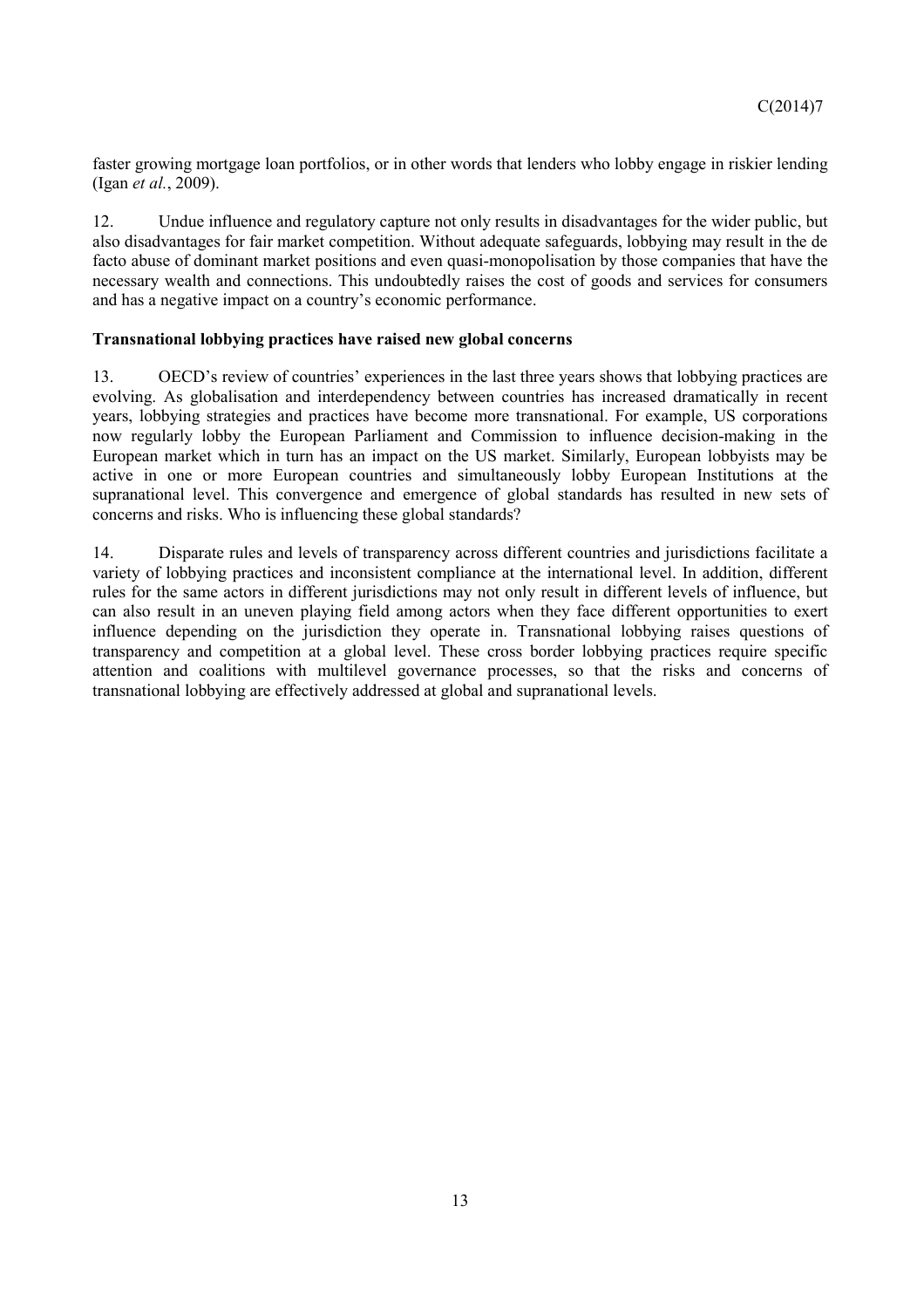# **GOVERNMENTS ARE SHEDDING MORE LIGHT ON LOBBYING**

15. Improving the transparency and integrity of the public decision-making process, particularly through addressing concerns related to lobbying through regulation, has been high on many governments' agendas in the past three years and continues to be. Although in most cases the increasing regulation is scandal driven, it has created more openness, information and transparency in relation to lobbying practices.

### **More countries have regulated lobbying in the past eight years than in the previous sixty**

16. The abovementioned concerns have led countries to increasingly opt for introducing regulations on lobbying. Countries' experiences show that the Recommendation has been essential in developing these regulations in the past three years.

17. From the 1940's to the early 2000s, only four countries regulated lobbying practices and since 2005 an additional ten countries have chosen to do so. These range from mandatory systems such as the ones in place in for example Canada or the United States, to the voluntary systems in place in for example France. Moreover, a number of countries such as Ireland and the United Kingdom are now in the process of introducing legislations on lobbying.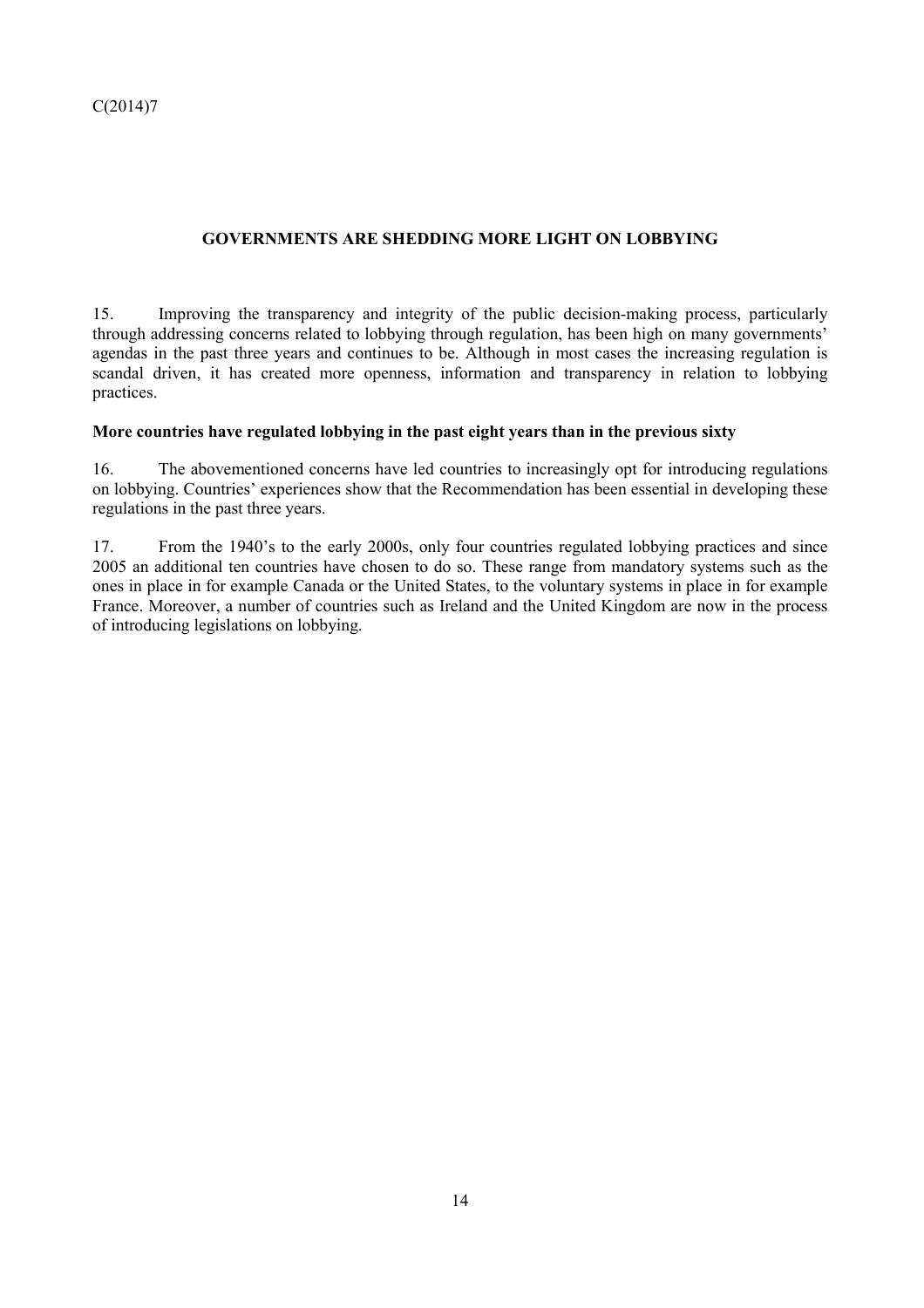

**Figure 4. OECD countries are increasingly opting to regulate lobbying2**

18. Although 38% of OECD Member countries have introduced legislations or regulations on lobbying, the process of doing so has not been without its challenges. They have either amended the laws in place or have seen the laws that were introduced repealed, to then a few years later introduce new regulations on lobbying. In Australia, lobbying was first regulated through the Lobbyist Registration Scheme of 1983, but the scheme was abolished in 1996. The current Lobbying Code of Conduct that was introduced in 2008 also established a lobbyist registry. Similarly, Hungary introduced the Act XLIX of 2006 on Lobbying Activities but repealed it in 2011. In February 2013, the Government regulation of the

 $\overline{2}$ 

 iii. Lobbying was first regulated in Australia through the Lobbyist Registration Scheme of 1983, but the scheme was abolished in 1996. The current Lobbying Code of Conduct – which also established a lobbyists' registry – was introduced in 2008.

 iv. The Lobbyists Registration Act of 1989 has been amended several times and in 2008 was renamed the Lobbying Act.

 v. The Act on Legislative and Regulatory Lobbying was passed by the Sejm (Lower House of Parliament) in July 2005. The Act was amended in 2011.

 vi. Hungary introduced Act XLIX on Lobbying Activities in 2006, repealed it in 2011, then brought in an integrity management regulatory system for state administration bodies and lobbyists in February 2013 (Magyar Közlöny 30. Szám [2013. február 25]).

vii. On 27 February and 26 June 2013, the Bureau of the French Assemblée Nationale – on the proposal of Mr Christophe Sirugue, President of the Delegation responsible for interest representatives – adopted a new regulation that restated the terms of relationships between députés and representatives of interest groups.

viii. With Ministerial Decree No. 2284 of 6 February 2012, the Italian Ministry of Agricultural, Food and Forestry Policies regulated stakeholders' participation in the decision-making process of drafting bills and regulations under its authority. In addition to the ministry's regulation of lobbying, three Italian regions have introduced rules on the transparency of political and administrative activities, namely Toscana (2002), Molise (2004) and Abruzzo (2010).

ix. Chile enacted a law regulating lobbying in January 2014. However, this report refers to laws and practices adopted until December 2013 and therefore Chile's law is not analysed.

<sup>2</sup> i. The Federal Regulation of Lobbying Act of 1946 was replaced in 1995 by the Lobbying Disclosure Act.

ii. Lobbying was first regulated through Article 73 of the Rules of Procedure of the German Bundestag in 1951.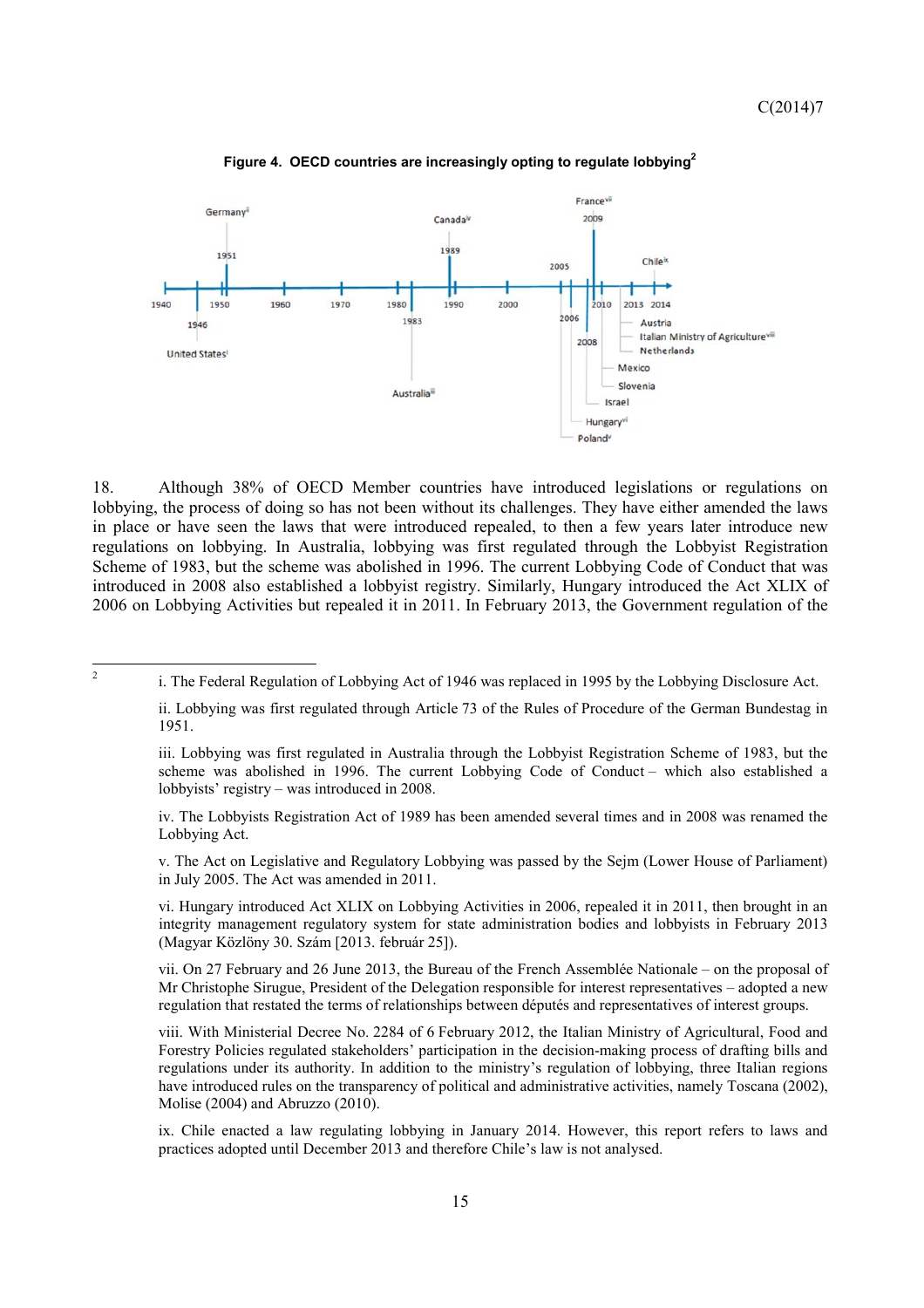integrity management system of state administration bodies and lobbyists (Magyar Közlöny 30. Szám (2013. február 25.)) was introduced.

19. The process of approving legislation on lobbying in countries that now have legislation in place has also been both complex and lengthy, sometimes requiring several rounds of voting and overcoming significant legislative hurdles. In Mexico, lobbying in the legislative branch was regulated in 2010, but the discussion about regulation dates back to the year of 2002.

20. Countries with longer experience of regulating lobbying, for example the United States and Canada, updated their rules. In the United States, the Federal Regulation of Lobbying Act of 1946 was replaced in 1995 by the Lobbying Disclosure Act, and in Canada the Lobbyists Registration Act of 1989 was amended several times and extended by the Lobbying Act in 2008. In France, the Bureau of the French National Assembly adopted on 27 February and 26 June 2013 a new regulation to review the relationship between *députés* and interest representatives. Among other things, the new regulation strengthens the reporting requirements that had been in place since 2009 and makes registration in the registry a requirement by law.

21. Yet, the majority of OECD countries have not regulated lobbying. The majority of politicians and senior officials<sup>3</sup> (56%) from 20 EU countries that were surveyed by Burson-Marsteller in 2013 are of the opinion that lobbying is not sufficiently regulated in their country (Burson-Marsteller *et al.*, 2013). The percentage of respondents that agree with this statement is particularly high in countries such as Portugal (100%), Spain (93%), the Czech Republic (88%) and Italy (87%) where lobbying has not yet been regulated by the government. In Norway (59%), Denmark (57%) and Poland (50%) at least half of the surveyed decision-makers considered lobbying to be sufficiently regulated.

# **Regulation has been reactive and scandal-driven instead of forward looking**

22. With a consensus among stakeholders and decision-makers that lobbying should be regulated and is not sufficiently regulated at the moment, the increasing number of countries opting to regulate lobbying is encouraging. However, the process of regulating lobbying and reforming regulation that is already in place has so far been ad hoc, and largely in response to political scandals. Consequently, at times a strong transparency response to foster trust in public decision-making has resulted in an overshooting, by which countries have gone above and beyond what is needed to address the concerns.

23. Building the necessary consensus among stakeholders before scandals take place and mobilising enough political support has been difficult. However, experience shows that consensus building has been less challenging in countries that have taken a more forward-looking and incremental approach. In light of the concerns related to lobbying, public decision-making and citizens' trust in governments, an approach that is less reactive or scandal-driven would prove highly beneficial for governments.

# **Concerns, scandals and political will generally determine the level of transparency**

24. A common feature of lobbying regulations is to require lobbyists to disclose information related to their practices and business through a registry that serves as a platform to manage disclosed information. Out of the 25 countries that responded to the OECD 2013 Survey on Lobbying Rules and Guidelines, nine (36%) – namely Austria, Canada, France, Germany, Italy (Ministry of Agriculture), Mexico, Poland, Slovenia and the United States – have a lobbying register in place (see Figure 5).

 $\overline{\mathbf{3}}$ 

Interviewees included politicians (both Members of national Parliaments and Members of the European Parliament) and senior officials from national governments and the EU institutions. In total, nearly 600 interviews were conducted.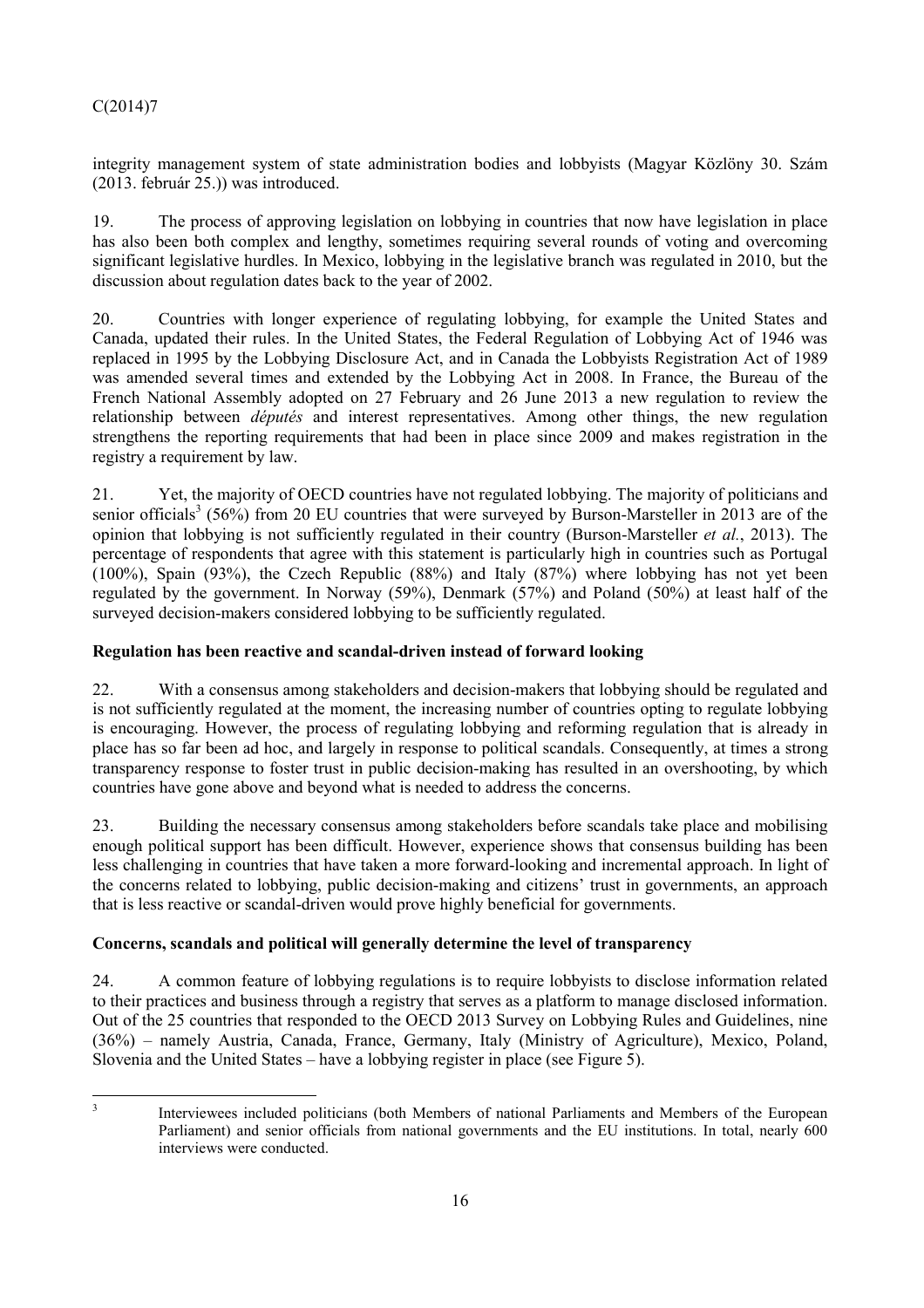

**Figure 5. Lobbying registers in place in OECD countries** 

*Note*: For Italy, the responses refer to the register operated by the Ministry of Agriculture. For Germany, the response refers to the public list of associations representing interests vis-à-vis the Bundestag or the Federal Government that is kept by the President of the German Federal Parliament (Bundestag).

*Source*: OECD 2013 Survey on Lobbying Rules and Guidelines.

25. Disclosures should shed light on lobbying by providing sufficient, pertinent information on key aspects of lobbying activities to promote informed decision-making and enable scrutiny. The chances of obtaining favourable treatment through lobbying is lower in a more open and transparent decision-making process where information on who tried to influence certain policies is publicly available. Any supplementary disclosure requirements should take into consideration the legitimate information needs of key players in the public decision-making process. Countries with lobbying registers commonly require public disclosure of the lobbyists' name or the name of the organisation, the lobbyist's contact details, the name of the lobbyist's employer, and the names of lobbyist's clients (see Figure 6).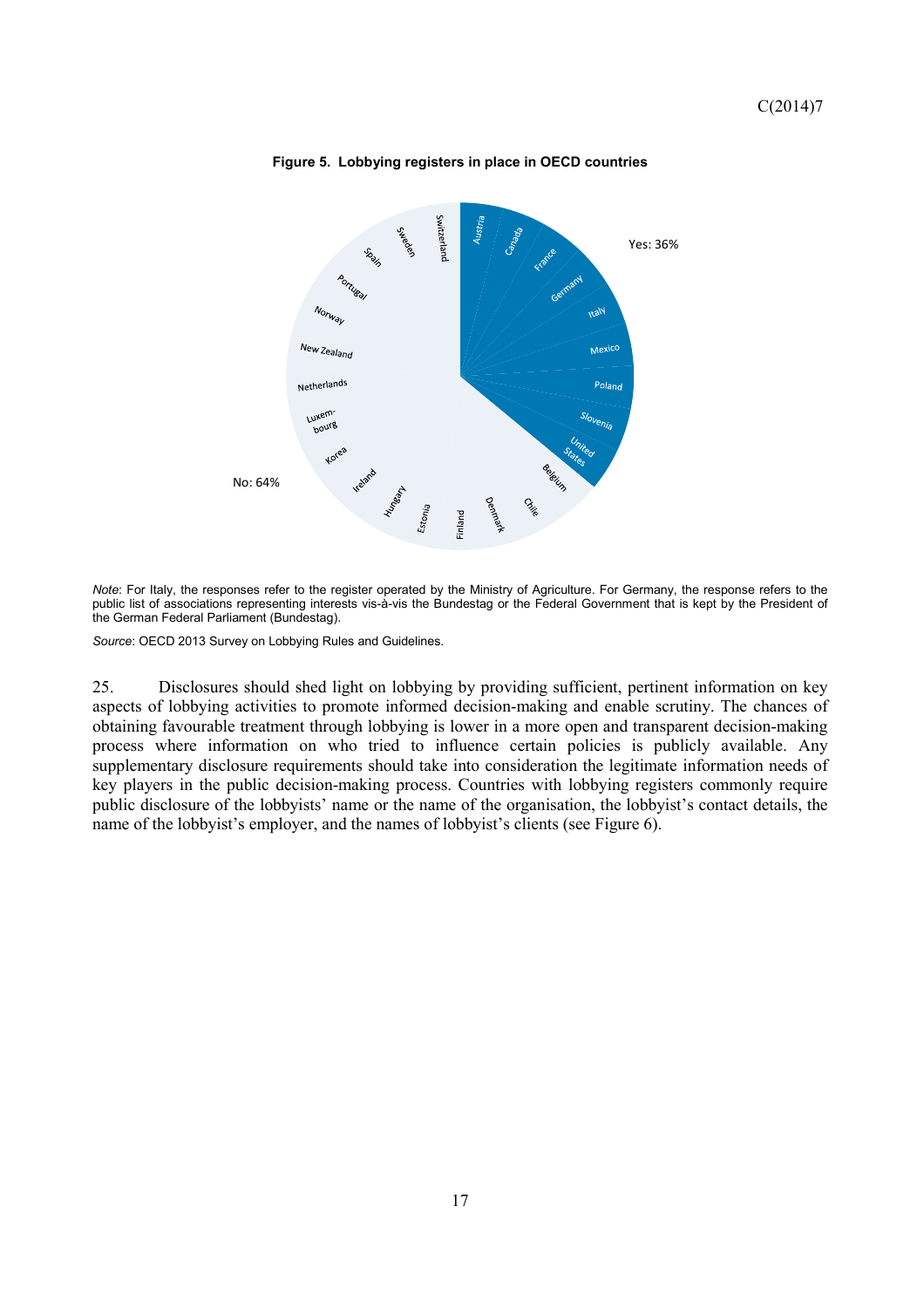

### **Figure 6. Disclosure and public availability of lobbying information**

*Note*: Data shows an aggregate of information from Australia, Austria, Canada, France, Germany, Italy (Ministry of Agriculture), Mexico, Poland, Slovenia, the United States and the EP/EC Joint Transparency Register.

*Source*: OECD 2013 Survey on Lobbying Rules and Guidelines.

26. However, the amount and types of information disclosed and made publicly available varies across countries. The variation often depends on the resources available to run a lobbying registry, the concerns in the country, and the maturity of the system in place. For example, Canada and the United States – two of the countries that have had lobbying registries in place for a longer time than most OECD countries – generally disclose more information than countries with more recent regulations. Experience shows that the concerns related to lobbying, which normally arise from scandals, and political will are the most influential factors in defining the level of transparency of lobbying practices in terms of information disclosed and public availability of related information.

### **Countries have struggled with balancing the administrative cost of transparency mechanisms**

27. A key challenge governments are facing is to strike a balance between collecting and managing information on lobbying activities and the benefits of collected information. The administrative burden for the lobbying oversight body of implementing the lobbying rules and guidelines, the administrative burden for lobbyists to comply with the lobbying rules/guidelines, and the annual cost of running the institutional mechanisms put in place to support implementation of the lobbying rules/guidelines has led a number of countries to exclude certain types of communication from being covered by lobbying rules/guidelines and thereby also reported in the registry. Worth highlighting is that although many OECD countries have put in place a number of mechanisms to lessen the administrative burden, Austria is so far the only OECD country that calculated the administrative burdens for lobbyists to comply with the lobbying rules. In the Regulatory Impact Assessment of the Austrian Lobbying Act, the Federal Ministry of Justice came to the conclusion that the burden for lobbyists would be very small compared to the value they gain through their work $4$ 

See http://www.parlament.gv.at/PAKT/VHG/XXIV/I/I\_01465/fname\_232777.pdf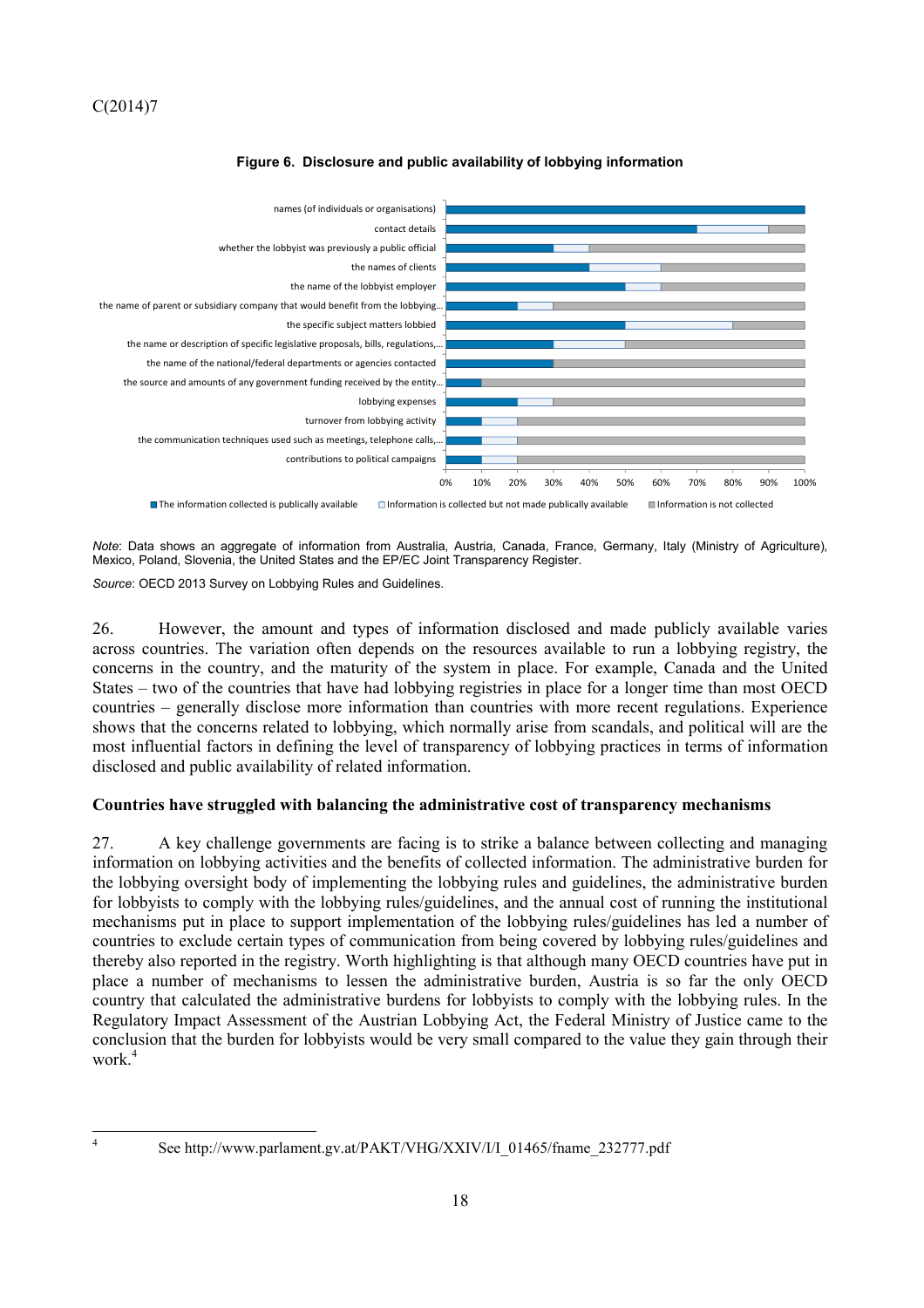28. One approach used by a number of countries, for example Canada, Slovenia and the United States, is to exclude communication that is already on public record from being reported in the registry. This includes for example formal presentations to legislative committees, public hearings, established consultation mechanisms, or information related to the decision-making process that is already published in the public domain. This is a way of effectively reducing administrative burden, avoiding duplication and ensuring that resources are not devoted to making information available that already is publicly available elsewhere. For example in Slovenia, records of meetings between senior public officials and lobbyists are available under the Access to Public Information Act, but these records are not included in the registry.

29. Another approach that has been implemented in the majority of OECD countries with registries is to provide for the covered actors to submit their registrations electronically in order to lessen the administrative burden (in terms of for example time spent) (Table 1).

30. Austria, Canada and the United States have also established certain thresholds for when individuals - who are considered to be lobbyists under the relevant rules - are required to register (see Table 1). This is a way of limiting the administrative burden of both lobbyists and the lobbying oversight body, while at the same time making sure that those who are not only lobbying on a limited ad hoc basis are registered. For example in Canada, exemptions to the requirements for in-house lobbyists set out in the Lobbying Act includes lobbying activities below certain threshold in terms of time spent on lobbying, and lobbying activities that are not remunerated. A person needs to register their activities if "those duties [lobbying] constitute a significant part of the duties of one employee or would constitute a significant part of the duties of one employee if they were performed by only one employee" (Article 7. (1) (b) of the Canadian Lobbying Act). The Canadian Commissioner of Lobbying has interpreted "significant" to mean 20% of one person's time.

31. Contrary to the situation in many OECD countries, the majority of surveyed lobbyists believe that lobbying activities below certain established thresholds, and lobbying activities that are not remunerated, ought to be covered by the lobbying rules/guidelines. While governments are faced with the challenge of defining who is a lobbyist in a concise and cost-effective manner, lobbyists believe that the coverage needs to be more inclusive.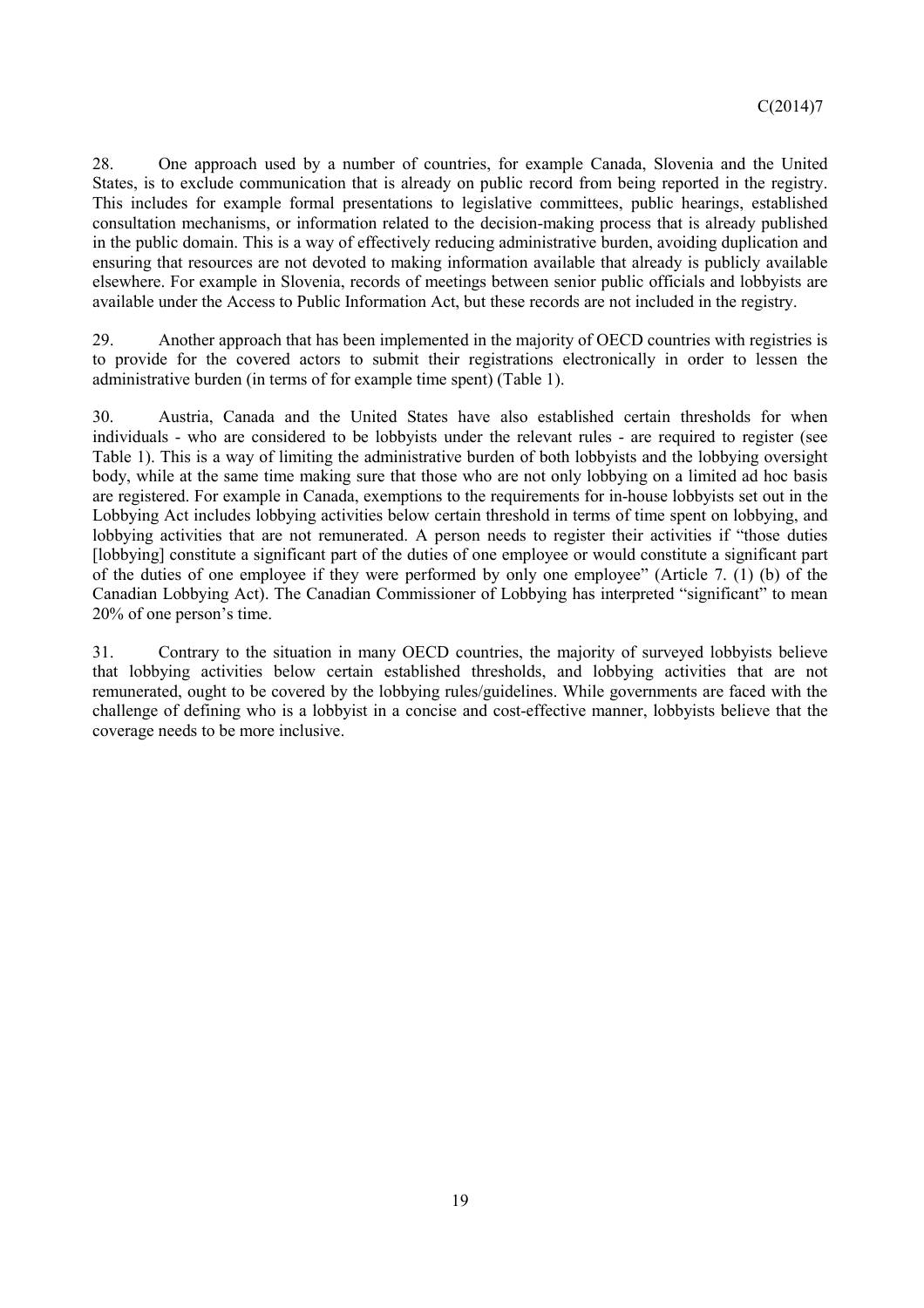|                      | Electronic<br>submission of<br>registrations | Electronic<br>submission of<br>activity/spendin<br>g reports | Electronic<br>(automatic)<br>verification that<br>all information<br>was submitted | Below a certain<br>threshold in<br>terms of for<br>example time<br>spent on<br>lobbying,<br>lobbyists do not<br>need to register |
|----------------------|----------------------------------------------|--------------------------------------------------------------|------------------------------------------------------------------------------------|----------------------------------------------------------------------------------------------------------------------------------|
| Austria              |                                              |                                                              | O                                                                                  |                                                                                                                                  |
| Canada               |                                              |                                                              | O                                                                                  |                                                                                                                                  |
| France               | $\circ$                                      | O                                                            | O                                                                                  | O                                                                                                                                |
| Germany              | O                                            | Ω                                                            | Ω                                                                                  | Ω                                                                                                                                |
| Italy                |                                              |                                                              |                                                                                    | O                                                                                                                                |
| Mexico               | ∩                                            | Ω                                                            | O                                                                                  | O                                                                                                                                |
| Poland               |                                              | O                                                            | Ω                                                                                  | $\Omega$                                                                                                                         |
| Slovenia             |                                              |                                                              |                                                                                    | Ω                                                                                                                                |
| <b>United States</b> |                                              |                                                              |                                                                                    |                                                                                                                                  |
|                      |                                              |                                                              |                                                                                    |                                                                                                                                  |
| <b>Total OECD9</b>   |                                              |                                                              |                                                                                    |                                                                                                                                  |
| Yes                  | 6                                            | 5                                                            | 3                                                                                  | 3                                                                                                                                |
| No                   | 3                                            | 4                                                            | 6                                                                                  | 6                                                                                                                                |

#### **Table 1. Mechanisms in place to lessen the administrative burden (for the lobbying oversight body) of implementing and managing the lobbying rules/guidelines**

*Note*: In Italy, the responses refer to the system put in place by the Ministry of Agriculture.

*Source*: OECD 2013 Survey on Lobbying Rules and Guidelines.

32. Out of the lobbyists surveyed in 2013, over two thirds (69%) noted that it took them thirty minutes or more to register, with 38% responding that it took 30 minutes, 13% that it took one hour, and 18% that it took more than one hour. On the side of the governments, mechanisms such as electronic submissions of registrations and electronic submission of activity/spending reports have been put in place to lessen the administrative burden (for the lobbying oversight body) of managing and monitoring the application of the lobbying rules.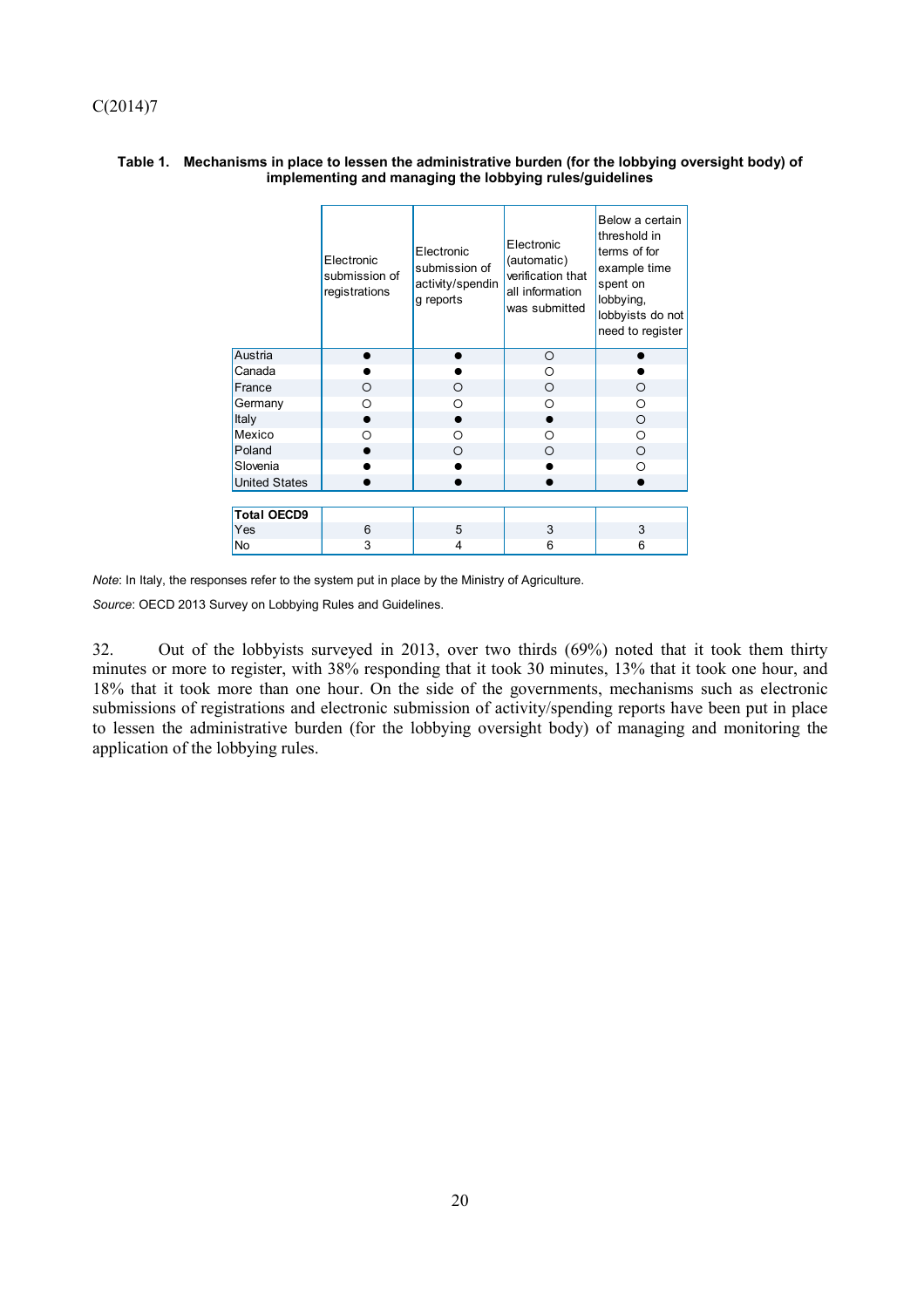## **ADDRESSING EMERGING CONCERNS ON INTEGRITY**

33. While more and more Member and non-Member countries have opted to regulate lobbying practices, experience has shown that streamlining lobbying regulations in the wider integrity framework remains central to address the risks related to lobbying, such as undue influence and unfair competition. The experience of countries in the last three years has however shown that there are new or heightened risks related to lobbying that require special attention and a modernisation of the integrity framework to effectively mitigate those risks.

### **Lobbying risks cannot be mitigated without a functioning public sector integrity framework**

34. Expectations of open and fair decision-making have put mounting pressure on governments to ensure that official decisions are not improperly affected by private interests. A sound integrity framework is essential to meet those expectations. Regarding the integrity framework, countries have implemented a wide variety of mechanisms that range from promoting a culture of integrity among decision makers, increasing the transparency of the process and implementing whistleblower reporting mechanisms and protection, to reinforcing conflict of interest management.

35. In OECD Member countries, practice shows that disclosure of private interests by decisionmakers continues to be an essential tool for managing conflict of interest and ensuring the integrity of public decision-making (OECD, 2013a). Regarding lobbying it is interesting to note that among all private interests of decision-makers, "paid outside positions" and "gifts" receive the highest attention by governments of OECD Members by either prohibiting these or by requesting their disclosure. This can be connected to concerns regarding the decision-making process and lobbying practices (see Figure 7).

#### **Figure 7. Level of disclosure of selected private interests by decision-makers in the three branches of power and public availability of disclosed information**



*Source*: OECD 2012 Survey on Managing Conflict of Interest.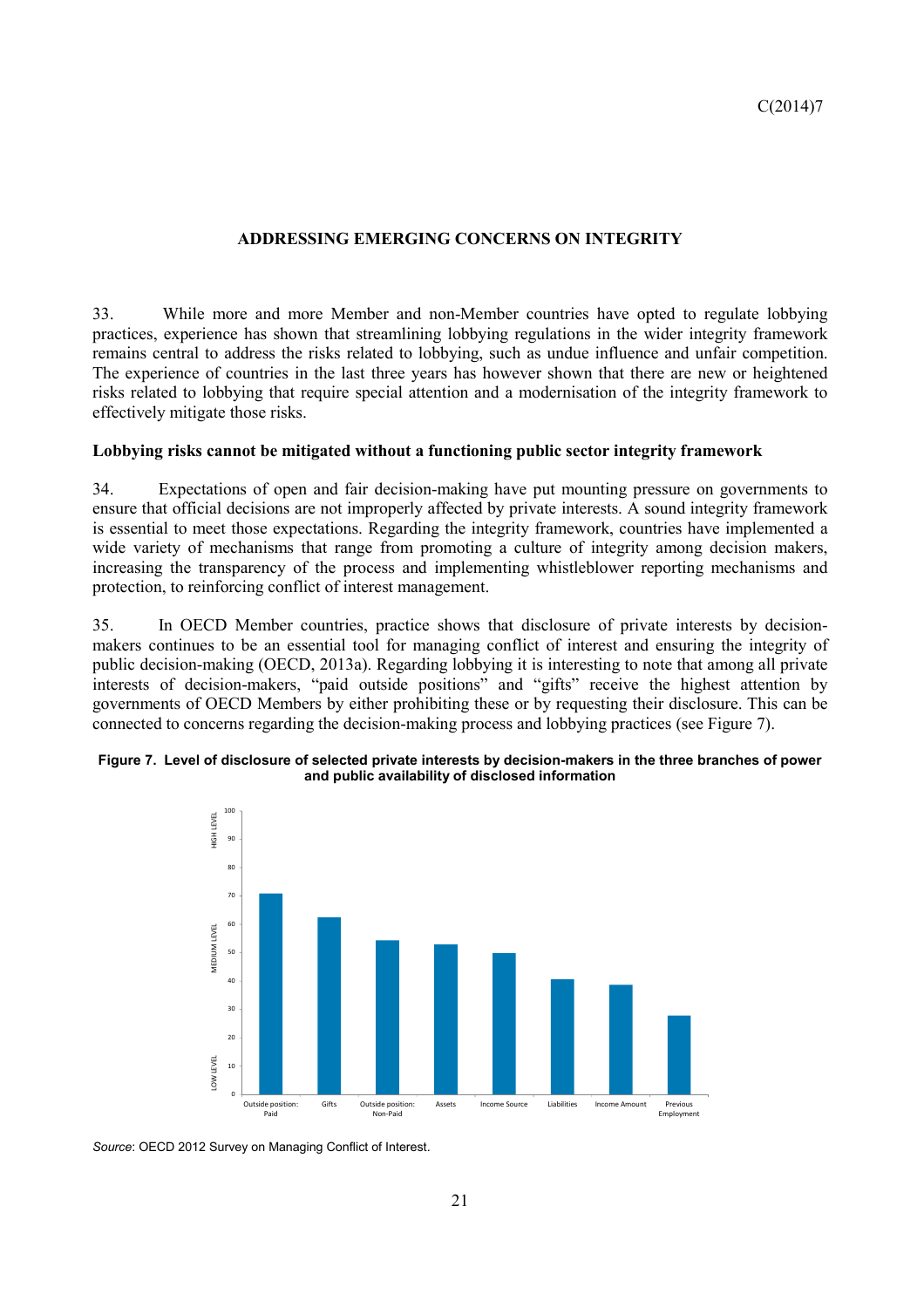36. Moreover, establishing standards of conduct for the interaction between public officials and lobbyists is increasingly provided for in legislation or codes of conduct in many countries. This is also supported by the vast majority of stakeholders. In the OECD 2013 Surveys on Lobbying, the majority of surveyed lobbyists and legislators were of the opinion that there should be rules in the form of legislation, codes of conduct or guidelines on lobbying in place (Figure 8).



**Figure 8. Stakeholders believe that there should be rules on lobbying** 

*Note*: Respondents were asked "Do you believe that there should be rules/guidelines related to lobbying in place?".

*Source*: OECD 2013 Survey on Lobbying for Lobbyists and OECD 2013 Survey on Lobbying for Legislators.

37. Emerging views at the OECD Forum on Transparency and Integrity in Lobbying indicated that lobbying risks should be mitigated first – and sometimes only – through the proper implementation of a broader integrity framework. For example, the Netherlands argued that the debate and reforms may be focusing too narrowly on transparency and lobbying registries while overlooking that those are means to achieve the goal of a fair and inclusive decision-making process. Addressing the concerns related to lobbying and mitigating the risks will not be possible through lobbying regulation only, but mostly through the design and implementation of a sound public sector integrity framework.

### **While it takes two to lobby, the main responsibility for safeguarding the public interest and rejecting undue influence lies with those who are lobbied**

38. Although governments have the primary responsibility for regulating and controlling the conduct of public officials who are lobbied (as provided for by the Principles annexed to the Recommendation), lobbyists and their clients also share the responsibility to avoid exercising illicit influence and to comply with professional standards of conduct, in particular professionalism, when conducting their business.

39. As part of this responsibility, lobbyists' associations have created self-regulation of lobbying activities which refers to the lobbying sector (through for example a lobbyist association) regulating their activities through (i) a code of conduct, (ii) a register, and/or (iii) a monitoring/enforcement system. Selfregulation of lobbying is generally voluntary in nature. Currently, the United Kingdom is the only country that has a self-regulation system in place that includes all of the three aforementioned components.

40. Codes of conduct remain the principal tool for self-regulation. 97% of lobbyists surveyed by the OECD responded that they are subject to a code of conduct either by a business, lobbyists' association or the government (Box 1). In addition, the majority are of the opinion that the code provides clear guidance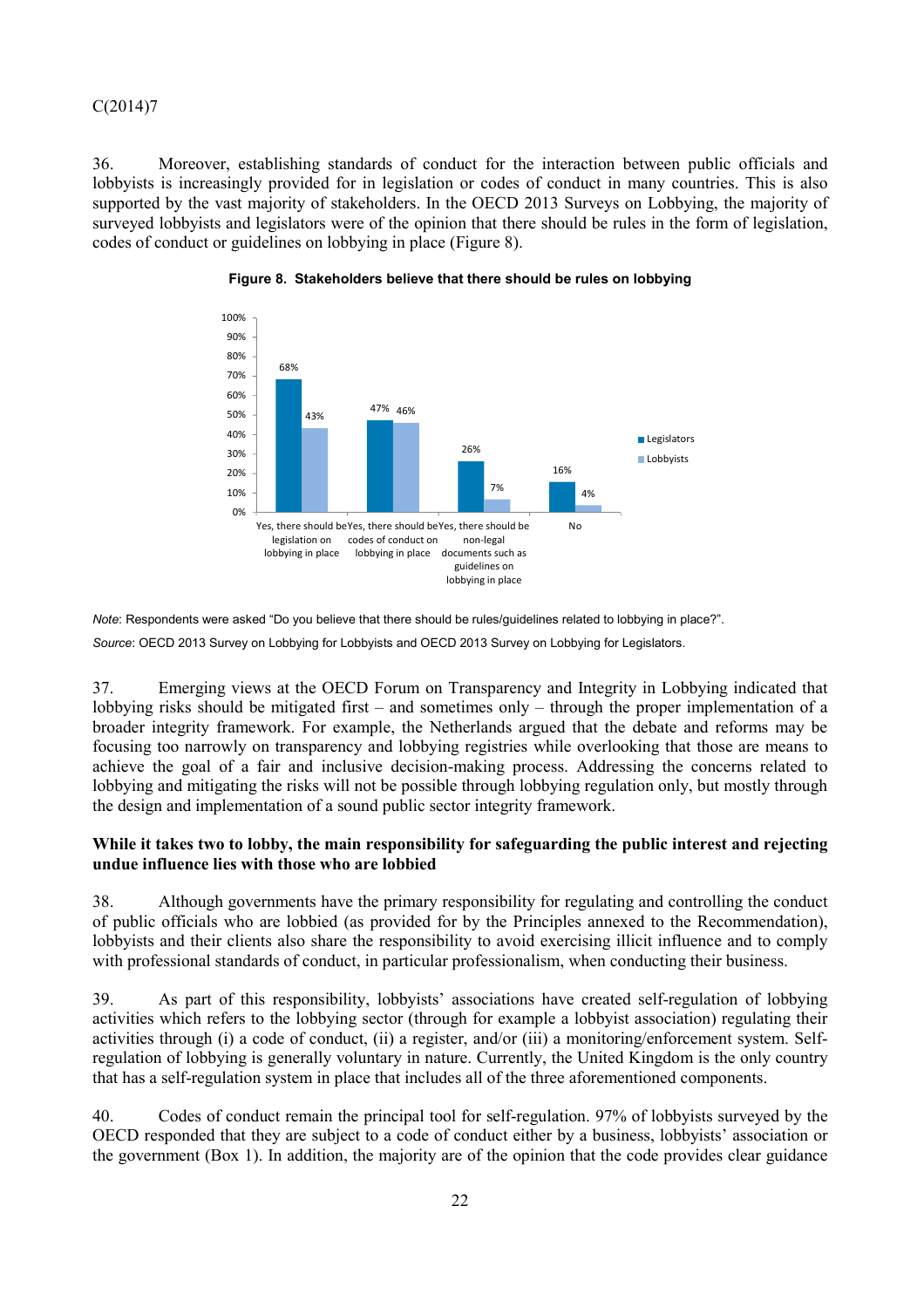and principles that are easily applied to specific situations. Lobbyists have also taken responsibility in promoting a culture of integrity in their profession through awareness raising and training initiatives regarding integrity standards. For example, 86% of those surveyed by the OECD had received training. However, none of the responding lobbyists had received any training on integrity standards or transparency tools from their government.

#### **Box 1. Lobbyists' Associations' Codes of Conduct: The Association of Government Relations Professionals and the European Public Affairs Consultancies' Association**

With regard to lobbyists' conduct in their interaction with public officials, lobbyists associations' codes of conduct generally specify that lobbyists should provide truthful information in their interaction with officials, and not cause public officials to violate any laws.

The code of ethics of the Association of Government Relations Professionals (formerly the American League of Lobbyists) asserts that a lobbyist should conduct lobbying activities with honesty and integrity. If a lobbyist determines that the lobbyist has provided a public official or other interested person with factually inaccurate information, the lobbyist should promptly rectify this by providing the factually accurate information to the interested person. Also, the code stipulates that a lobbyist should not cause a public official to violate any law, regulation or rule applicable to such public official.

The Code of Conduct of EPACA (European Public Affairs Consultancies' Association) similarly establishes that when carrying out lobbying, public affairs practitioners shall neither directly nor indirectly offer or give any financial inducement to any elected or appointed public official, or staff of their institutions and political groups, nor propose nor undertake any action which would constitute an improper influence on them.

*Source*: Association of Government Relations Professionals, Code of Ethics, http://grprofessionals.org/join-all/code-of-ethics; EPACA (European Public Affairs Consultancies' Association), Code of Conduct, www.epaca.org/uploads/Code\_of\_Conduct\_- \_adopted\_2013.pdf.

41. However, gaps remain in lobbyists' compliance and enforcement strategies. Enforcement of integrity standards and codes of conduct remains relatively low and the majority of lobbyists surveyed by the OECD indicate that there are either no sanctions for breaching the standards or code of conduct or, if there are, these are not compelling to deter breaches.

42. OECD's review of implementation of the Recommendation in the last three years shows that there is an emerging notion that more focus is needed on the responsibility of those who are lobbied, namely public officials. Public officials are the guardians of the public interest, and although it takes two to lobby, the main responsibility for safeguarding the public interest and rejecting undue influence lies with them. For example, in Slovenia, the responsibility of registering meetings between a public official and a lobbyist lies with the public official (Box 2). Other countries have made deliberate policy decisions to place the registration and reporting onus solely on lobbyists, rather than public officials. There are a number of rationales for this, including ensuring that the lobbying industry (and not taxpayers) pays as much of the cost of its own regulation as possible, the fact that public officials are not well-placed to provide information about lobbyists and their clients, and to avoid a chilling effect on public officials meeting with outside parties.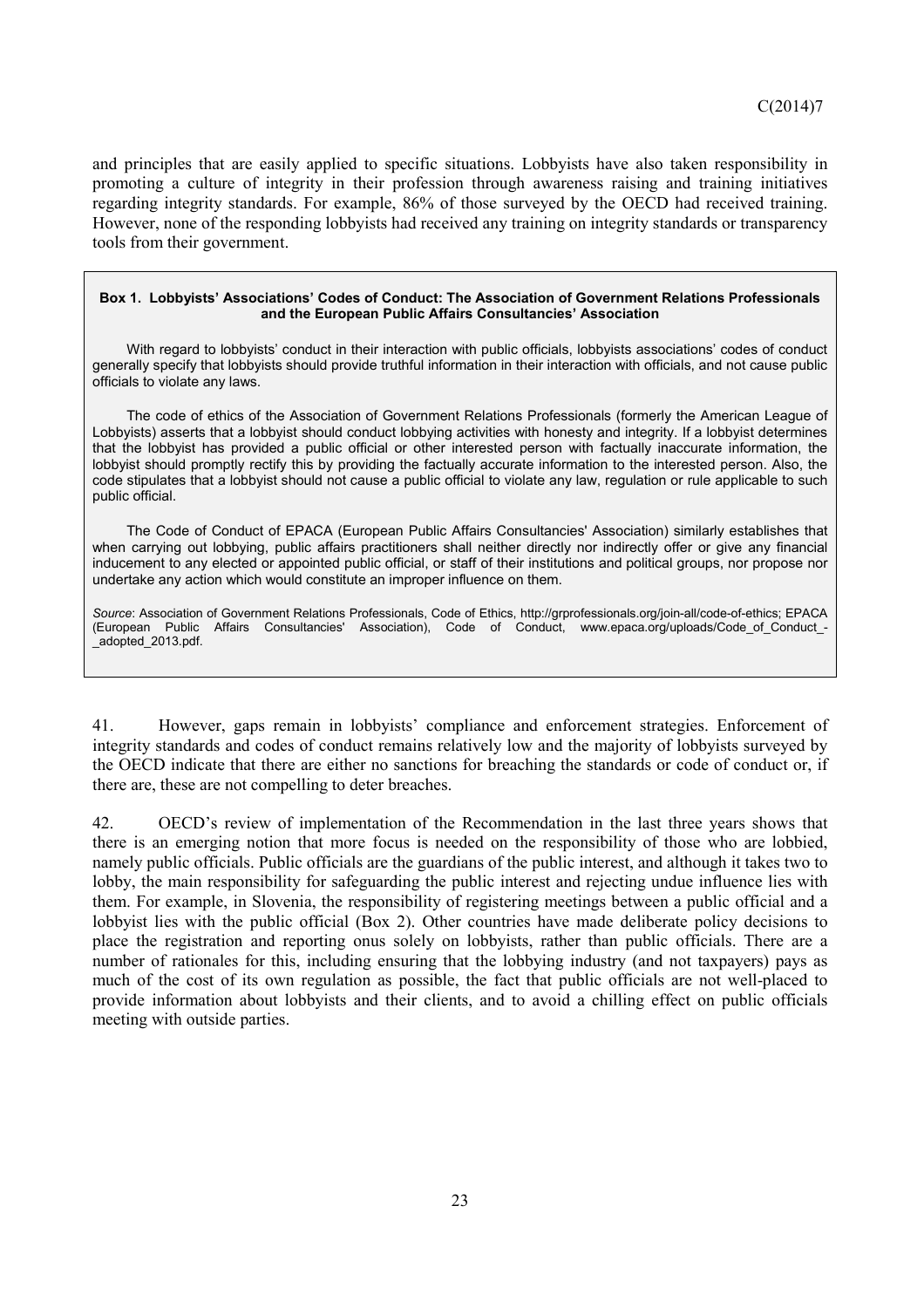#### **Box 2. The requirement for all Slovenian public officials to report meetings with lobbyists**

Although it is up to the lobbyist to register in order to be able to lobby in Slovenia, the responsibility of reporting each meeting the public official has with a lobbyist lies with the public official.

At every contact with the lobbyist, the person lobbied needs to make a record containing the name of the lobbyist, information on whether the lobbyist has identified himself in accordance with the provisions of the Integrity and Prevention of Corruption Act, the area of lobbying, the name of the interest group or any other organisation for which the lobbyist is lobbying, any possible enclosures, the date and place of the visit by the lobbyist, and the signature of the person lobbied.

The person lobbied needs to forward a copy of the record to his superior and the Commission for the Prevention of Corruption within three days. The Commission keeps these records for 5 years. Article 24 of the Act also establishes that a public official who has reasonable grounds to believe that he has been requested to engage in illegal or unethical conduct may report such practice to the superior or the person authorised by the superior.

*Source:* The Slovenian Integrity and Prevention of Corruption Act (2010), available at: https://www.kpk-rs.si/upload/t\_datoteke/ZintPK-ENG.pdf

### **The "revolving door" phenomenon, in particular pre-public employment conflict of interest, has become a major risk to the integrity of public decision making**

43. OECD's review shows that in the last three years, an issue of increasing concern is the "revolving door" phenomenon – the movement of staff between the public and private sectors – and its negative effects on trust in the public sector. The most commonly cited risk by lobbyists was the revolving door phenomenon. The revolving door phenomenon was also listed as one of the emerging transparency and integrity risks by surveyed legislators. In addition to legislators leaving to public sector for the private sector, legislators highlighted that it is also problematic when assistants to Members of Parliament and other staff in Parliament start working as lobbyists.

44. The practice is not new and appears to be present in all surveyed countries. For example, as many as a quarter of lobbyists had previously held positions in the public sector. The majority of the respondents had held senior managerial or advisory positions in ministries, such as ministerial advisors, managers and heads of Parliamentary staff, advisors to Prime Ministers. In the case of the United States, the movement between Congress and K Street<sup>5</sup> has increased dramatically. In 1974, 3 per cent of retiring members of Congress became lobbyists. In 2012, that number was 42 per cent for members of the House and 50 per cent for senators (Gerson, 2012).

45. Although the movement between the public and the private sector can be positive and contribute to developing personnel and to increase organisational competencies (Äijälä, 2001), it also opens up for risks of impropriety (the misuse of insider information, position and contacts), conflict of interest, and for post-public service employment "switching sides" in specific processes in which the former official was substantially involved (Box 3)*.* 

 $\overline{5}$ 

<sup>5</sup> K Street in Washington D.C. is known as a centre for numerous think tanks, lobbyists and advocacy groups. It has become a metonymy for Washington D.C.'s lobbying industry.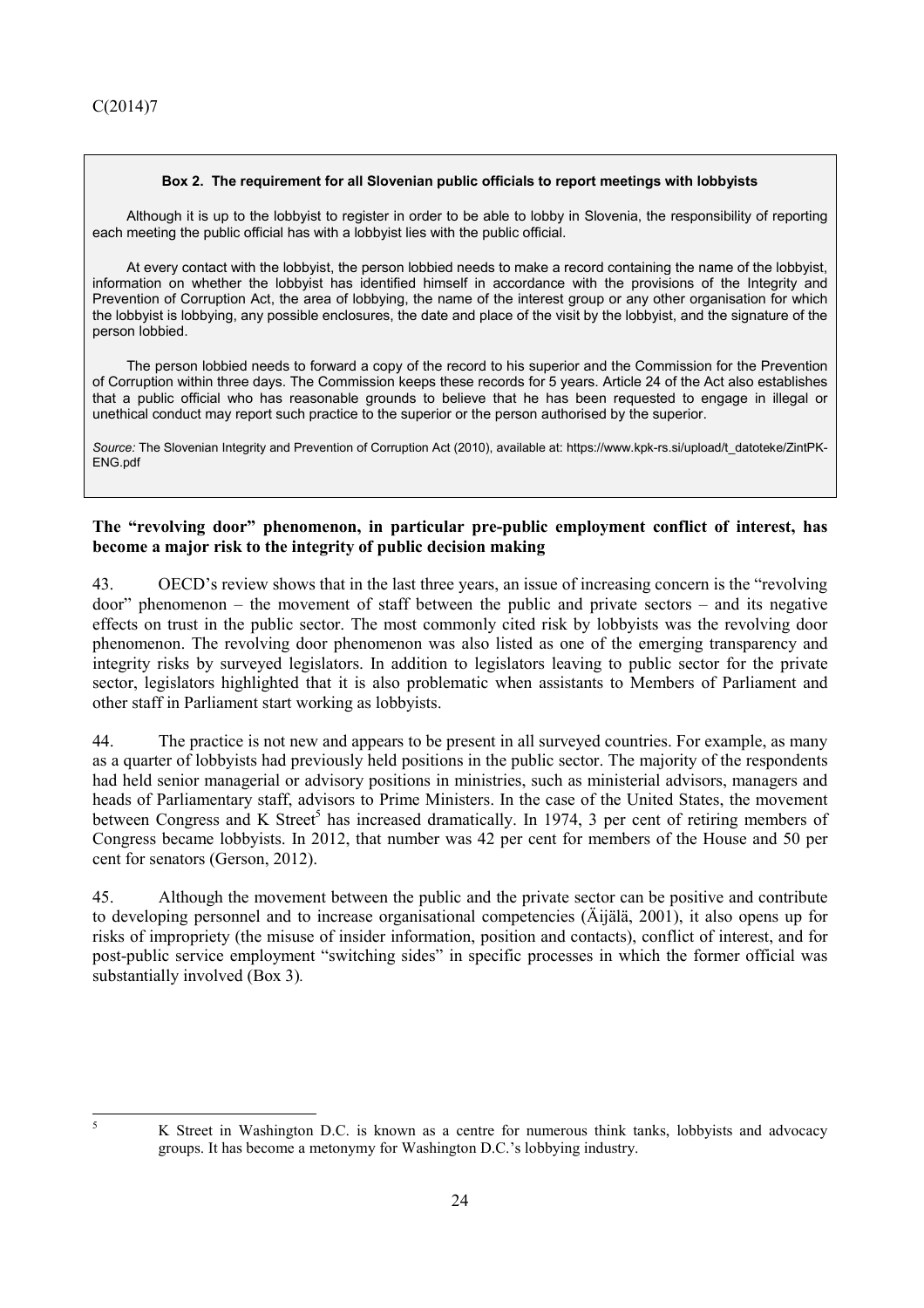#### **Box 3. The financial implications for lobbyists with connections to serving politicians**

A study from 2010 showed that lobbyists who had previously worked in the office of a US Senator suffered a 24% drop in generated revenue when that Senator leaves office, and that lobbying revenue generated by ex-staffers dropped by 50% one single semester after their ex-employers have left the Senate. The study found that "lobbyists are able to cash in on their connections" and that "being connected to a powerful politician is a key determinant of the demand for a lobbyist's services. Also, lobbyists connected to serving politicians generate significantly higher revenue, with ex-staffers for serving Senators are estimated to being associated with 63% higher revenues than lobbyists who are not connected to serving Senators.

*Source*: Blanes i Vidal, J.; Draca, M.; Fons-Rosen, C. 2010. Revolving door lobbyists. CEP Discussion Papers, CEPDP0993. Centre for Economic Performance, London School of Economics and Political Science: London. p. 18. Available at: http://eprints.lse.ac.uk/31546/1/dp0993.pdf

46. The concerns have led countries to introduce standards or principles for preventing and managing conflict of interest in pre- and post-public employment situations in order to ensure the integrity of present or former public officials (see Table 2). An example of a measure introduced by for instance Australia, Canada, Chile, Slovenia and Norway is a "cooling-off" period, during which former public officials are not to lobby back their former government organisations (Box 4) (OECD, 2010). At the EU level, the 2013 Staff Regulations of officials and conditions of employment of other servants of the EU establishes a cooling-off period of twelve months for senior officials (European Parliament, 2013b).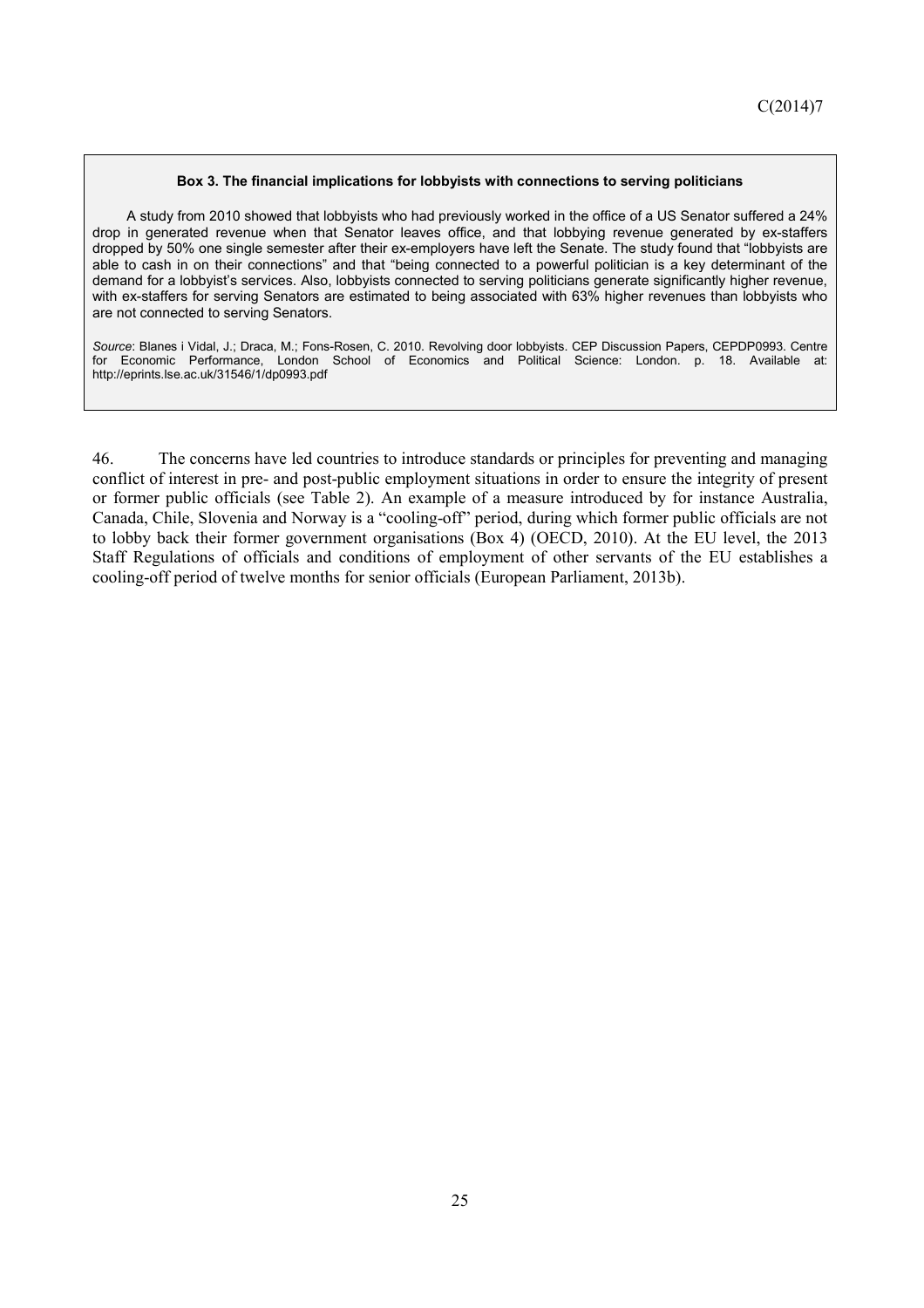|                      | Yes, for senior public<br>officials in the executive<br>branch | Yes, for senior public<br>officials in the legislative<br>branch | Yes, for public officials in<br>the executive branch | Yes, for public officials in<br>the legislative branch |
|----------------------|----------------------------------------------------------------|------------------------------------------------------------------|------------------------------------------------------|--------------------------------------------------------|
| Austria              | $\circ$                                                        | $\circ$                                                          | $\circ$                                              | $\circ$                                                |
| Belgium              | $\circ$                                                        | $\circ$                                                          | $\circ$                                              | $\circ$                                                |
| Canada               | $\bullet$                                                      | $\bullet$                                                        | $\bullet$                                            | $\bullet$                                              |
| Chile                |                                                                | $\circ$                                                          |                                                      | $\circ$                                                |
| Estonia              | $\circ$                                                        | $\circ$                                                          | $\circ$                                              | $\circ$                                                |
| Finland              | $\circ$                                                        | $\circ$                                                          | $\circ$                                              | $\circ$                                                |
| France               | $\circ$                                                        | $\circ$                                                          | $\bullet$                                            |                                                        |
| Germany              | $\bullet$                                                      | $\bullet$                                                        |                                                      |                                                        |
| Hungary              | $\circ$                                                        | $\circ$                                                          | $\circ$                                              | $\circ$                                                |
| Ireland              |                                                                | $\bullet$                                                        | $\circ$                                              | $\circ$                                                |
| Italy                |                                                                | $\circ$                                                          |                                                      | $\circ$                                                |
| Korea                |                                                                |                                                                  |                                                      |                                                        |
| Luxembourg           | $\circ$                                                        | $\circ$                                                          | $\circ$                                              | $\circ$                                                |
| Mexico               |                                                                | $\bullet$                                                        |                                                      | $\bullet$                                              |
| Netherlands          | $\bullet$                                                      | $\circ$                                                          | $\bullet$                                            | $\circ$                                                |
| New Zealand          | $\circ$                                                        | $\circ$                                                          | $\circ$                                              | $\circ$                                                |
| Norway               | $\circ$                                                        | $\circ$                                                          | $\circ$                                              | $\circ$                                                |
| Poland               | $\circ$                                                        | $\circ$                                                          | $\circ$                                              | $\circ$                                                |
| Portugal             | $\bullet$                                                      | $\bullet$                                                        | $\bullet$                                            | $\bullet$                                              |
| Slovenia             |                                                                | $\bullet$                                                        | $\circ$                                              | $\circ$                                                |
| Spain                | $\bullet$                                                      | $\circ$                                                          | $\circ$                                              | $\circ$                                                |
| Sweden               | $\circ$                                                        | $\circ$                                                          | $\circ$                                              | $\circ$                                                |
| Switzerland          | $\circ$                                                        | $\circ$                                                          | $\circ$                                              | $\circ$                                                |
| <b>United States</b> |                                                                |                                                                  |                                                      | ٠                                                      |
|                      |                                                                |                                                                  |                                                      |                                                        |
| Brazil               | $\bullet$                                                      | $\circ$                                                          | $\circ$                                              | $\circ$                                                |
|                      |                                                                |                                                                  |                                                      |                                                        |
| <b>Total OECD24</b>  |                                                                |                                                                  |                                                      |                                                        |
| Yes                  | 12                                                             | 8                                                                | 10                                                   | $\overline{7}$                                         |
| No<br>O              | 12                                                             | 16                                                               | 14                                                   | 17                                                     |

### **Table 2. Restrictions in place for public officials engaging in lobbying activities after they leave the public sector**

*Notes*: In Finland, there are general rules on post-employment secrecy. The Ministry of Finance has issued guidelines on publicsector employment contracts and evaluation of the need for a cooling-off period when a public servant resigns. In New Zealand, there are no general restrictions; however, some employment contracts may have a restraint of trade clause forbidding the use of certain information. In Norway, there are general post-employment regulations and regulations on secrecy. In Slovenia, public officials are not allowed to conduct lobbying for two years after leaving office. In Sweden, officials that are bound by confidentiality of information rules will continue to be bound by these after the termination of their employment.

*Source*: OECD 2013 Survey on Lobbying Rules and Guidelines.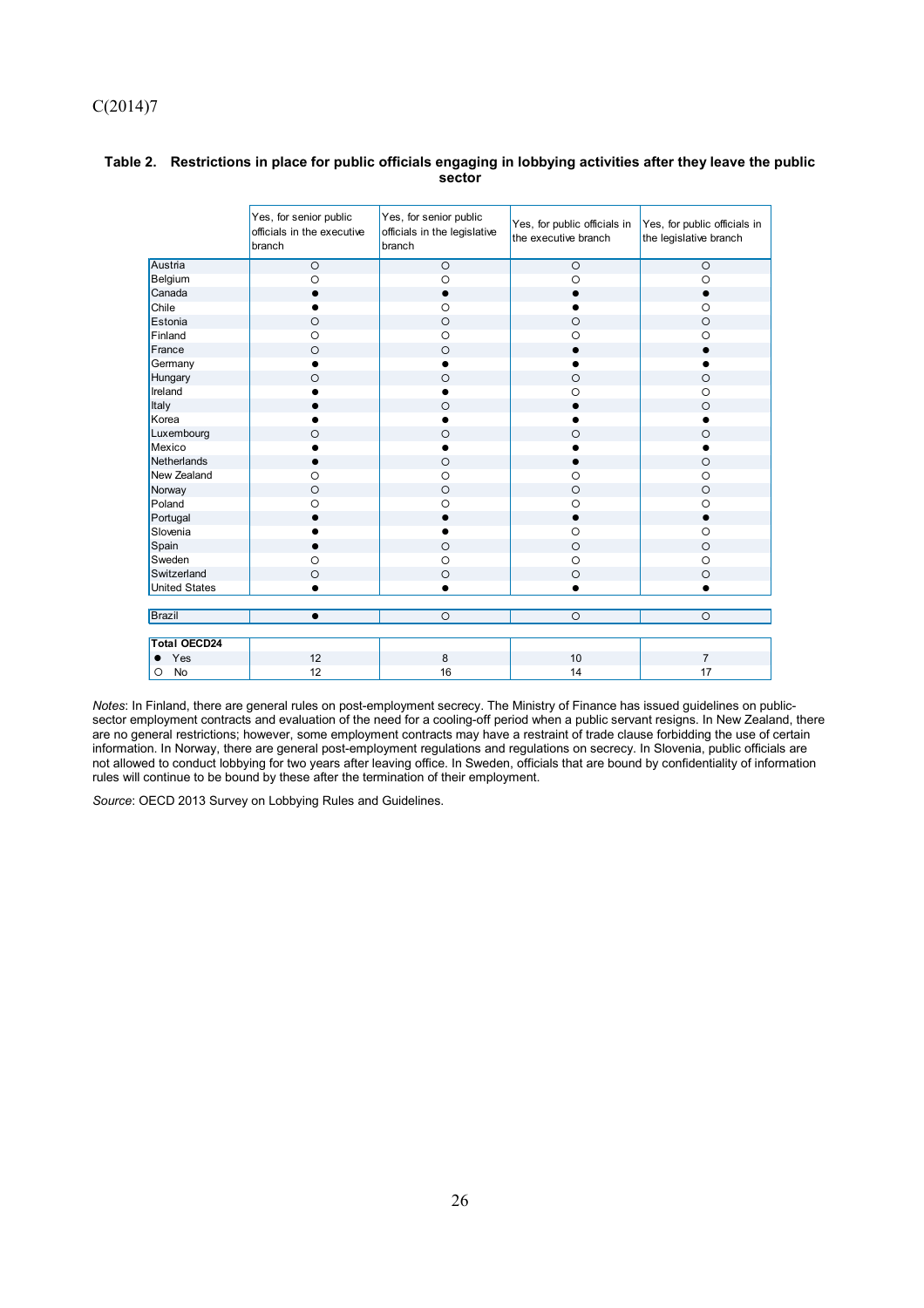#### **Box 4. Post-public employment restrictions in selected OECD Member countries**

In several countries, "cooling-off" periods are the main tool to address post-public employment concerns. During such periods, public officials are generally not allowed to lobby their previous employer.

In Australia, Article 7 of the Lobbying Code of Conduct establishes a "cooling-off" period for ministers and Parliamentary secretaries for 18 months and for ministerial staff for 12 months. During this period, they are forbidden to engage in lobbying activities relating to any matter that they had official dealings within their last 18 and 12 months of employment respectively.

In the United Kingdom, Ministers are according to the Ministerial Code prohibited from lobbying the government for two years after they leave office.

In Chile, public officials in the executive branch of government are prohibited to work in, or for, a company that was under the supervision and control of the public body they were previously employed in for a period of six months.

In Slovenia, Article 56 of the Integrity and Prevention of Corruption Act establishes that officials may not lobby until two years have elapsed from the date of termination of their office. Article 36 similarly establishes that an official may not act as a representative of a business entity that has established or is about to establish business contacts with the body in which the official held office until two years have passed since he or she left office.

In Canada, there are similar post-public employment restrictions, though the period is considerably longer. For a period of five years after they cease to be designated public office holders, Article 10.11(1) of the Canadian Lobbying Act prohibits designated public office holder from:

(a) communicating with a public office holder in respect of:

(i) the development of any legislative proposal by the Government of Canada or by a member of the Senate or the House of Commons,

(ii) the introduction of any Bill or resolution in either House of Parliament or the passage, defeat or amendment of any Bill or resolution that is before either House of Parliament,

(iii) the making or amendment of any regulation as defined in subsection 2(1) of the Statutory Instruments Act,

(iv) the development or amendment of any policy or program of the Government of Canada,

(v) the awarding of any grant, contribution or other financial benefit by or on behalf of Her Majesty in right of Canada, or

(vi) the awarding of any contract by or on behalf of Her Majesty in right of Canada;

or (b) to arrange a meeting between a public office holder and any other person.

The activities listed are covered under the ban if they are done for remuneration and apply to consultant lobbying. A similar prohibition applies also to former designated public office holders being employed as in-house lobbyists.

*Source:* The Australian Government's Lobbying Code of Conduct, available at: http://lobbyists.pmc.gov.au/conduct\_code.cfm ; UK Government's Cabinet Office, Ministerial Code, Article 7.25, available at: https://www.gov.uk/government/uploads/system/uploads/attachment\_data/file/61402/ministerial-code-may-2010.pdf ; Slovenian Government Integrity and Prevention of Corruption Act, available at: https://www.kpk-rs.si/upload/t\_datoteke/ZintPK-ENG.pdf ;<br>Federal Government of Canada, Lobbying Act (R.S.C., 1985, C. 44 (4<sup>th</sup> Supp.) ; OECD 2013 Survey Guidelines.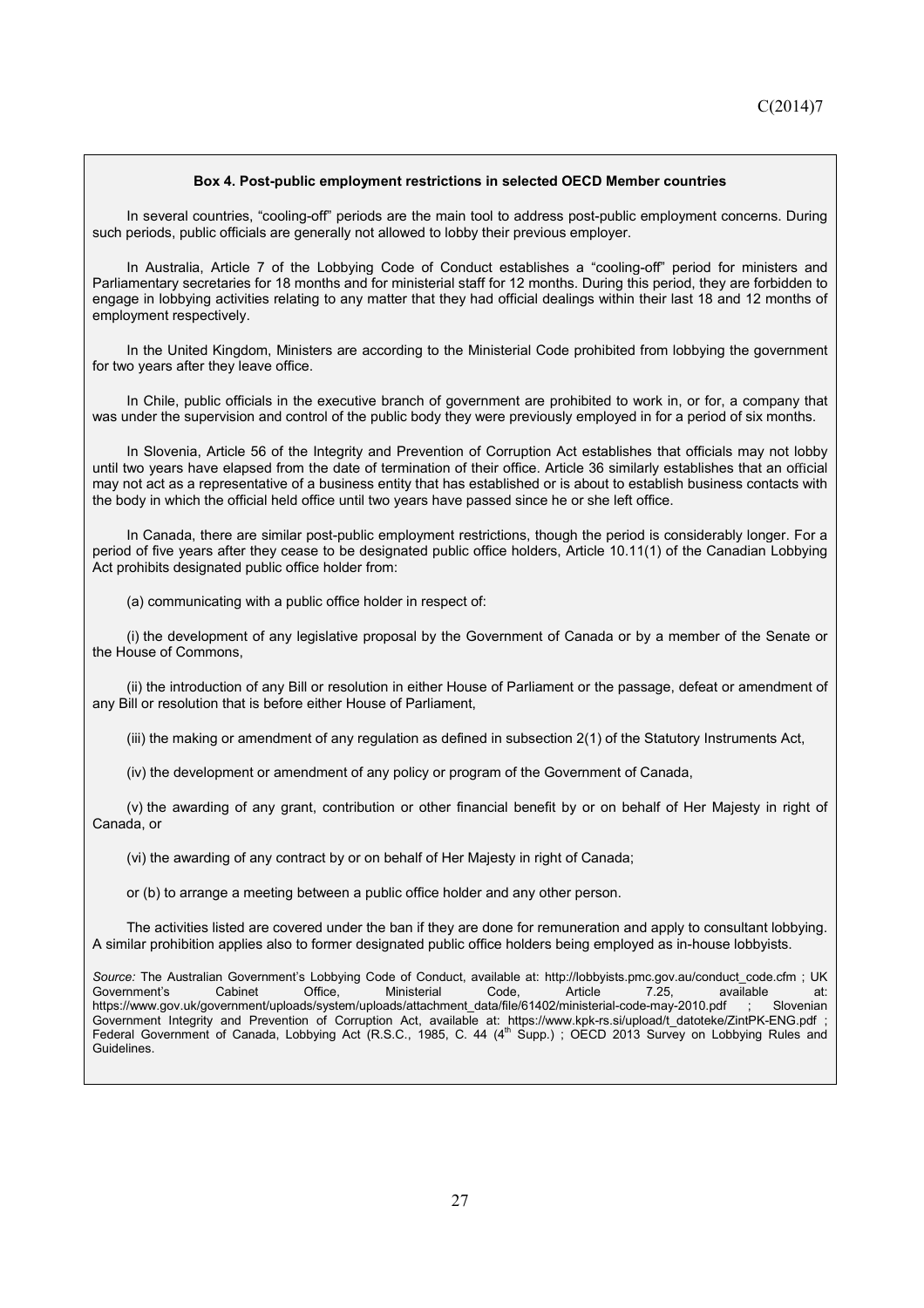47. In Parliament/Congress, where the impact of lobbyists can be particularly high, more safeguards should be put in place. However, as many as 74% of surveyed legislators responded that there are no restrictions in place for a legislator engaging in lobbying activities after leaving Parliament/Congress (see Figure 9).

#### **Figure 9. There are generally no restrictions in place (e.g. a "cooling-off" period) for legislators engaging in lobbying activities after they leave Parliament/Congress**



*Note*: Respondents were asked "After a Parliamentarian leaves Parliament/Congress, are there restrictions in place (e.g. a "coolingoff" period) for engaging in lobbying activities?"

*Source*: OECD 2013 Survey on Lobbying for Legislators.

48. In addition to cooling-off periods, governments may require public officials to disclose offers of future employment that involve a risk of conflict of interest and to seek the employer's permission before accepting the offer. The approval of decisions on post-public employment cases generally falls under the responsibility of senior management of public organisations. In the United Kingdom, the Business Appointment Rules for Civil Servants requires most senior civil servants to obtain permission before they take up business appointments.<sup>6</sup> Similarly, according to the UK's Ministerial Code, Ministers in the UK must seek advice from the independent Advisory Committee on Business Appointments about any appointments or employment they wish to take up within two years of leaving office.<sup>7</sup> In Norway, politicians should, if the transition is problematic according to the post employment regulations, disclose to the Committee on Outside Political Appointments the requisite information about starting a new job, accepting an office outside the public service, or starting a business, at the last two weeks before starting the appointment. $8$ 

49. Only 25% of surveyed OECD Members require officials to receive permission before taking up an appointment in the private sector where they can lobby their previous colleagues. The low percentage of

 $\overline{6}$  $6 \text{ Available}$  at: http://acoba.independent.gov.uk/media/25653/business%20appointment%20rules%20for%20civil%20serv ants%20feb%202011.pdf 7 Article 7.25 in the Ministerial Code, available here: https://www.gov.uk/government/uploads/system/uploads/attachment\_data/file/61402/ministerial-codemay-2010.pdf

<sup>8</sup> Available at: http://dx.doi.org/10.1787/735516772805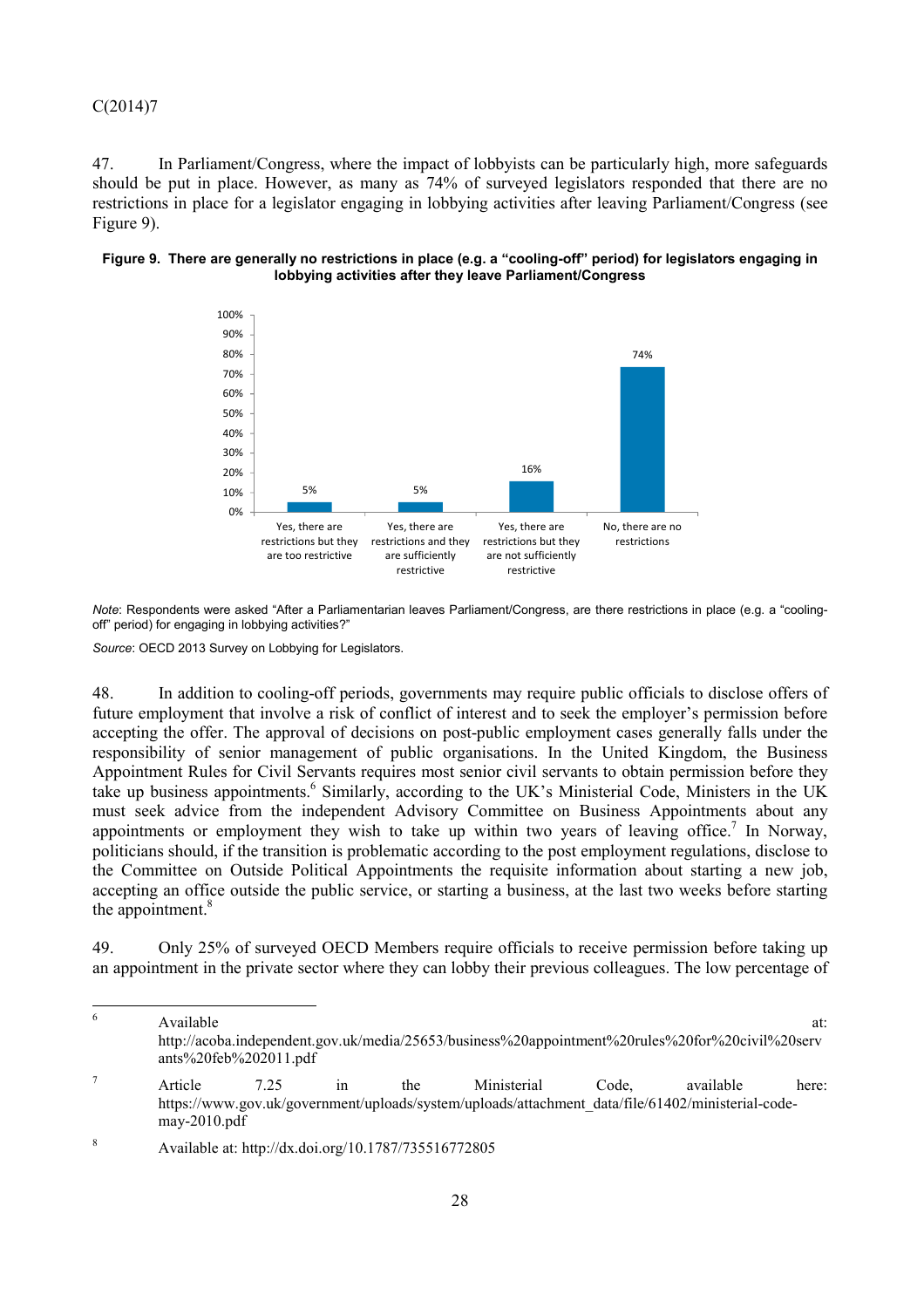OECD countries requiring officials to receive permission before taking up an appointment in the private sector is supported by surveyed legislators, where the vast majority (79%) responded that they are not required to receive permission before transferring to a position where they can lobby their previous colleagues.

50. While many OECD Members have introduced restrictions for public officials' post-public employment, the issue of pre-public employment has received limited attention. Less than a third of OECD Member countries have any restrictions in place on lobbyists being hired to fill a regulatory or advisory post in government (see Figure 10).

#### **Figure 10. Restrictions on lobbyists being hired to fill a regulatory or advisory post in government in place in OECD countries**



*Source*: OECD 2013 Survey on Lobbying Rules and Guidelines.

51. Among surveyed lobbyists, as many as 46% report that there are no restrictions in place. Furthermore, over a quarter of the lobbyists (28%) do not know if there are any restrictions in place on lobbyists being hired to fill a regulatory or advisory post in government.

52. Countries that do address pre-public employment concerns may do so by either requiring the official to stop with their previous activities or limit the activities or projects the newly employed person can participate in. In Slovenia, a person being hired for a post in government cannot remain registered as a lobbyist. In Sweden, general conflict of interest rules would not typically restrict the hiring of a certain person, but might restrict what type of decisions the employee could be involved in making. At the EU level, the appointing authority has to examine whether a candidate for a position as an official has "any personal interest such as to impair his independence or any other conflict of interest" (European Parliament, 2013b). The candidate has to declare any actual or potential conflict of interest to the appointing authority.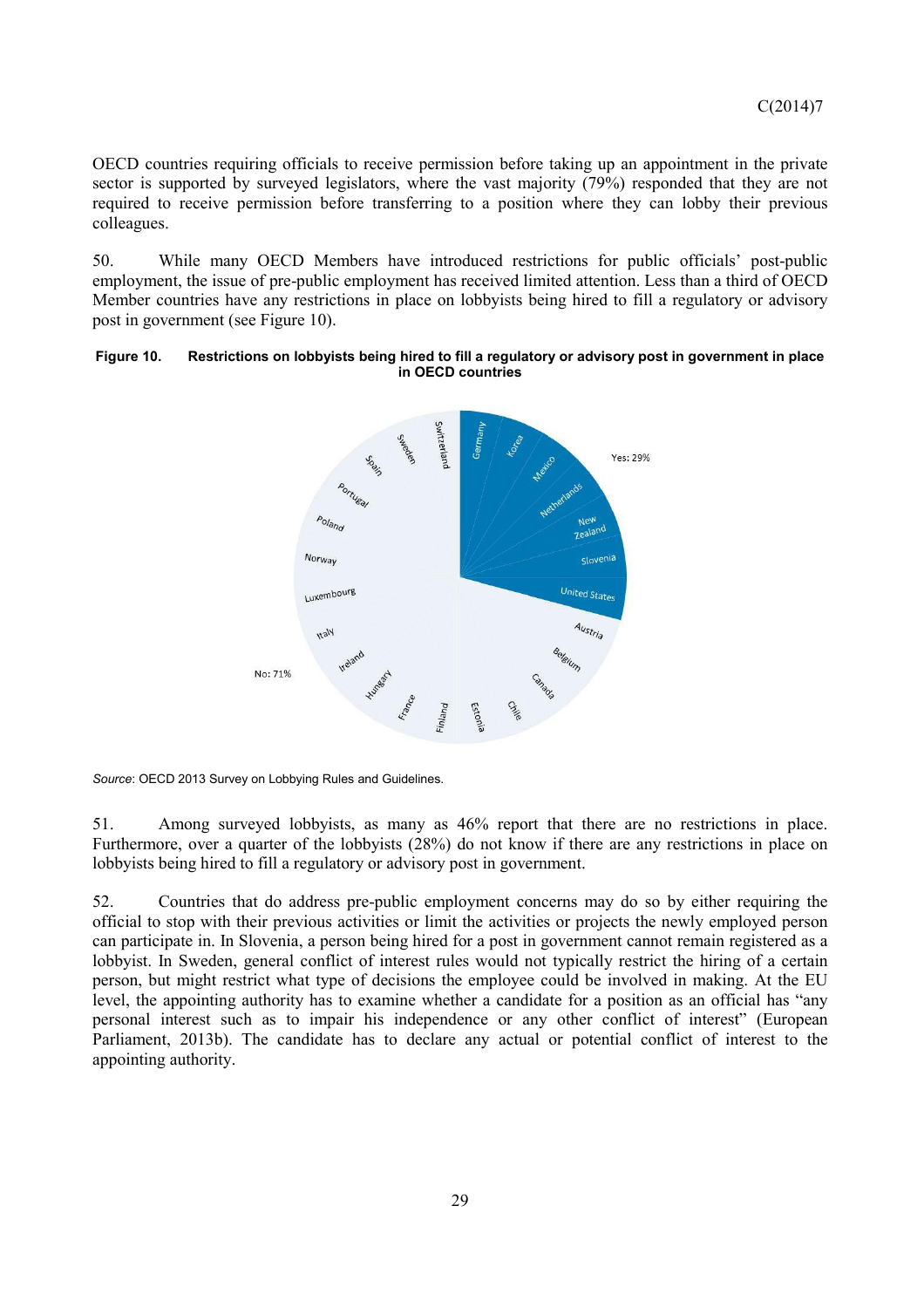## **Lobbying from the inside: Influence of private interests through advisory groups is an emerging concern**

53. An advisory group is comprised of public and/or private-sector members and/or representatives from civil society set up by government (executive or legislative branch) or any of its subgroups to provide advice, expertise or recommendations. In OECD Member countries, these advisory groups go under many different names. For example, in Australia they are referred to as Advisory Committees or Consultative Committee, and in the United Kingdom, they are defined as Advisory Committees, Advisory Councils or Advisory Boards. Advisory groups are widely used in OECD Member countries, with 82% of OECD Members regularly consulting advisory groups in the development of draft primary laws, and more than half of the surveyed legislators responding that they work with these groups.

54. While the majority of OECD Members require that membership information, agendas, minutes, participants' submissions and other relevant information is made publicly available, allowing stakeholders to scrutinise the work of the advisory groups, the OECD's review shows that an important emerging risk to the integrity of public decision making is the vested influence of private interests through advisory groups. When for example corporate executives or lobbyists are advising governments as members of an advisory group, they are no longer external actors lobbying, but rather actors that are part of the decision-making process with direct access to decision-makers. As much as 79% of the surveyed legislators believe that the groups have influence over the public decision making process and outcomes. Moreover, almost half of the surveyed legislators (47%) believe that specific interests, and not the interests of the public or society at large, dominate these advisory groups. An example of a reaction against the risk of expert groups' capture by special interests is the debate in the EU (see Box 5).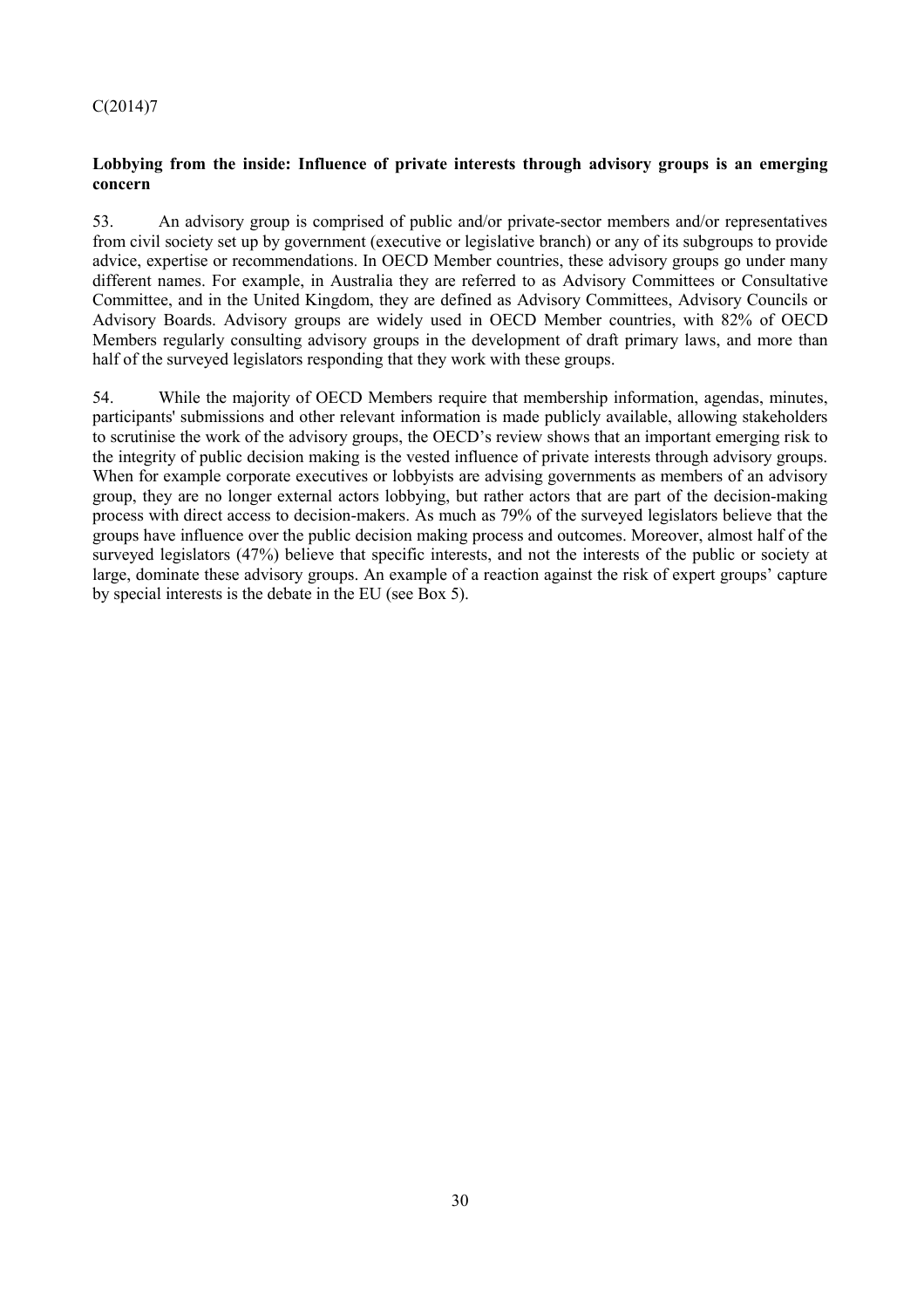#### **Box 5. The debate on the risk of capture of EU expert groups by special interests**

Reflecting the increased concerns over the presence of lobbyists and corporate executives in expert groups as well as to other problematic practices and low level of transparency, Members of the European Parliament (MEPs) voted in favour of freezing part of the budget for the Commission's expert groups until new rules were introduced to safeguard against capture by special interests and to improve transparency. The freeze was lifted one year later in September 2012 when the Commission committed to address concerns over expert groups across all DGs, as well as enter into an informal dialogue to draw up guidelines for all new groups.

In parallel, the European Court of Auditors concluded that none of the agencies working on vital decisions affecting the safety and health of consumers that they reviewed adequately managed conflict of interest situations of their experts. The shortcomings identified were however of varying degree. In for example the audit of the European Food Safety Authority (EFSA), the Court of Auditors found that experts were advocates and reviewers of the same concepts, resulting in conflicting roles of the scientific experts, and that the majority of the members of one scientific body of the agency have been advocates of a concept (through previous publications, participation in workshops and expert groups, etc.) which has been subject to analysis by the same scientific body. In another case, two of EFSA experts were simultaneously providing consultancy/advice to a private organisation, while they were reviewing the same concept as members of the EFSA scientific body. In both cases, EFSA concluded that there was no conflict of interest.

In the European Parliament's 2013 report on discharge in respect of the implementation of the budget of the EFSA for the financial year 2011, the Parliament noted that EFSA has taken a number of steps following the Court of Auditors' audit, such as: introducing a comprehensive framework for avoiding potential conflicts of interest in 2007, and since then, regularly reviewing and updating it; appointing an ethics adviser in 2012; and applying the framework provided by the Commission on ethics and integrity and adopting a specific gift policy in July 2012. Although the Parliament acknowledged EFSA's efforts to improve its prevention and management of conflict of interests, it noted that the independence and competence of its external experts remain questioned by fellow food safety experts and watchdog NGOs. EFSA has scheduled an evaluation of its independence policy by the end of 2013.

*Source:* European Parliament, 2012 Budgetary Procedure Conciliation Document – Joint Text Doc No: 4 - 19-11-2011. Amendments by budget line. Consolidated Document. p. 17. Available at: http://www.europarl.europa.eu/document/activities/cont/201112/20111206ATT33432/20111206ATT33432EN.pdf ; Banks, M. (2011) "NGO welcomes move to block funding for EU 'expert groups'", *The Parliament,* online journal, 1st November 2011 http://www.theparliament.com/latest-news/article/newsarticle/ngo-welcomes-move-to-block-funding-for-eu-expertgroups/#.UfDgee5KQwq. ; European Court of Auditors (2012) *Management of Conflict of Interests in Selected EU Agencies*. Special Report no. 15. Publications Office of the European Union, Luxembourg. Available at: http://eca.europa.eu/portal/pls/portal/docs/1/17190743.PDF.; European Parliament resolution of 17 April 2013 with observations forming an integral part of its Decision on discharge in respect of the implementation of the budget of the European Food Safety Authority for the financial year 2011 (C7-0258/2012 – 2012/2196(DEC)) Available at: http://www.europarl.europa.eu/sides/getDoc.do?pubRef=-//EP//NONSGML+TA+P7-TA-2013-0146+0+DOC+PDF+V0//EN

55. The majority of OECD Member countries (79%) indicated that there is no obligation for a balanced composition of private sector representatives and civil society representatives in advisory groups. Also, there are few restrictions when it comes to which actors are allowed to sit as members on these advisory groups. Lobbyists are allowed to sit on these groups in a personal capacity in 79% of respondent countries and corporate executives in 92% of countries (see Figure 11).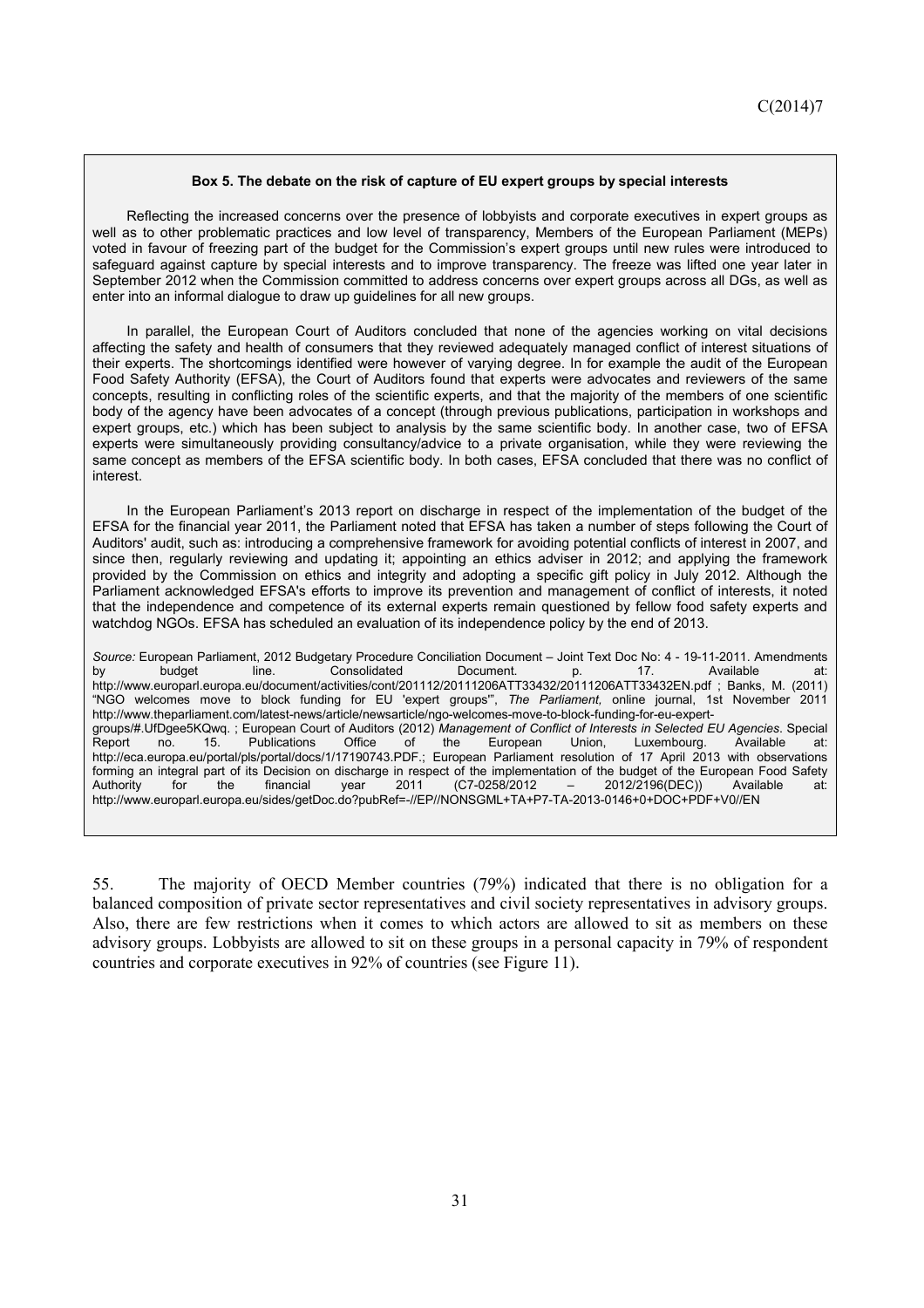

#### **Figure 11. Advisory groups: a balanced composition of interests**

*Note*: Data in the graph presents an aggregate of information provided by Austria, Belgium, Canada, Chile, Estonia, Finland, France, Germany, Hungary, Ireland, the Italian Ministry of Agriculture, Korea, Luxembourg, Mexico, the Netherlands, New Zealand, Norway, Poland, Portugal, Slovenia, Spain, Sweden, Switzerland and the United States.

*Source*: OECD 2013 Survey on Lobbying Rules and Guidelines.

56. Evidence shows that having lobbyists as members of advisory groups is common practice. The vast majority of lobbyists surveyed by the OECD (78%) responded that they are allowed to sit on advisory groups in a personal capacity. Approximately one-fifth (18%) are currently sitting on an advisory group in a personal capacity (see Figure 12). However, the concerns regarding the composition of advisory groups, and in particular the fact that lobbyists are members of advisory groups, could be dealt with by making membership information publicly available. For example in the case of Canada, the public can ascertain through the Lobbying Act whether any member of an advisory group is also a lobbyist, so any decision to appoint a lobbyist to an advisory group becomes a matter of political and/or public judgement.

#### **Figure 12. Lobbyists are allowed to sit in government advisory groups or Parliamentary advisory/expert groups in a personal capacity**



*Note*: Respondents were asked the question "Are lobbyists allowed to sit in government advisory groups or Parliamentary advisory/expert groups in a personal capacity?"

*Source*: OECD 2013 Survey on Lobbying for Lobbyists.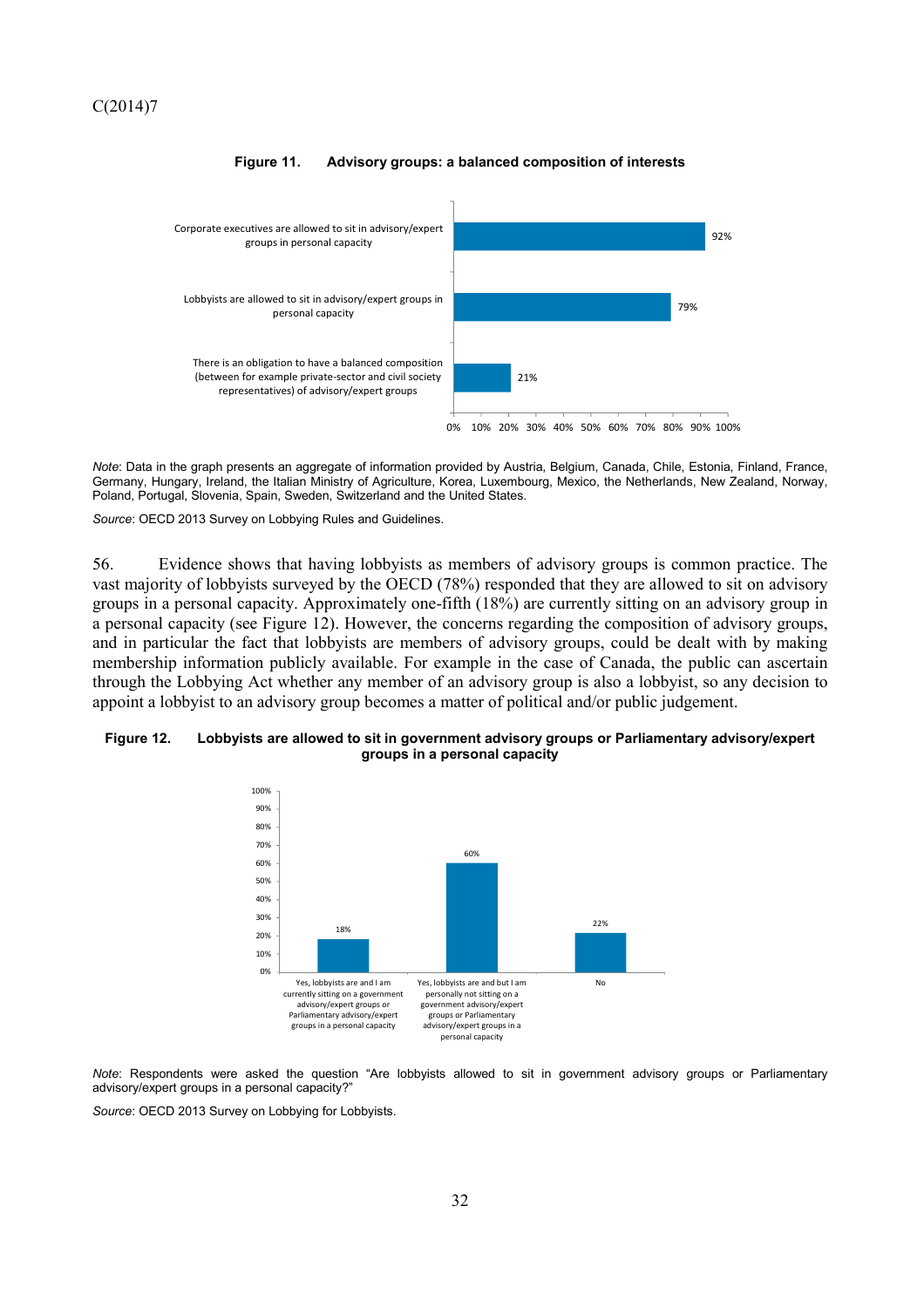57. Half of the surveyed legislators are of the opinion that lobbyists should not be allowed to sit in advisory groups in a personal capacity. Similarly, 47% believe that the same should apply for corporate executives.

### **Measuring the costs and benefits of enhancing transparency and integrity in lobbying remains a challenge**

58. Compliance is a particular challenge when countries address emerging concerns by, for example, increasing transparency in lobbying. Setting clear and enforceable rules and guidelines is necessary, but this alone is not sufficient for success. Ensuring compliance and deterring and detecting breaches requires the application of a coherent spectrum of strategies and mechanisms, including a system of monitoring and enforcement. This would not only strengthen compliance, but would also allow governments to carefully balance cost and benefits of the system and identify effective measures to address concerns.

59. Good governance requires assessment and data, and lobbying is not an exception. Yet, measuring the costs and benefits of enhancing transparency and integrity in lobbying remains a challenge for most countries. Collecting data on costs for the government (e.g. resources needed by oversight body) and lobbyists (e.g. time spent by lobbyists complying with registration and reporting requirements) as well as on benefits (e.g. increasing trust in government or better informed, balanced and effective policies) is of utmost priority to better understand lobbying in different country contexts. Despite the availability of technology which considerably reduces the burden of collecting and analysing data, there are little quantitative data available on these elements in countries today.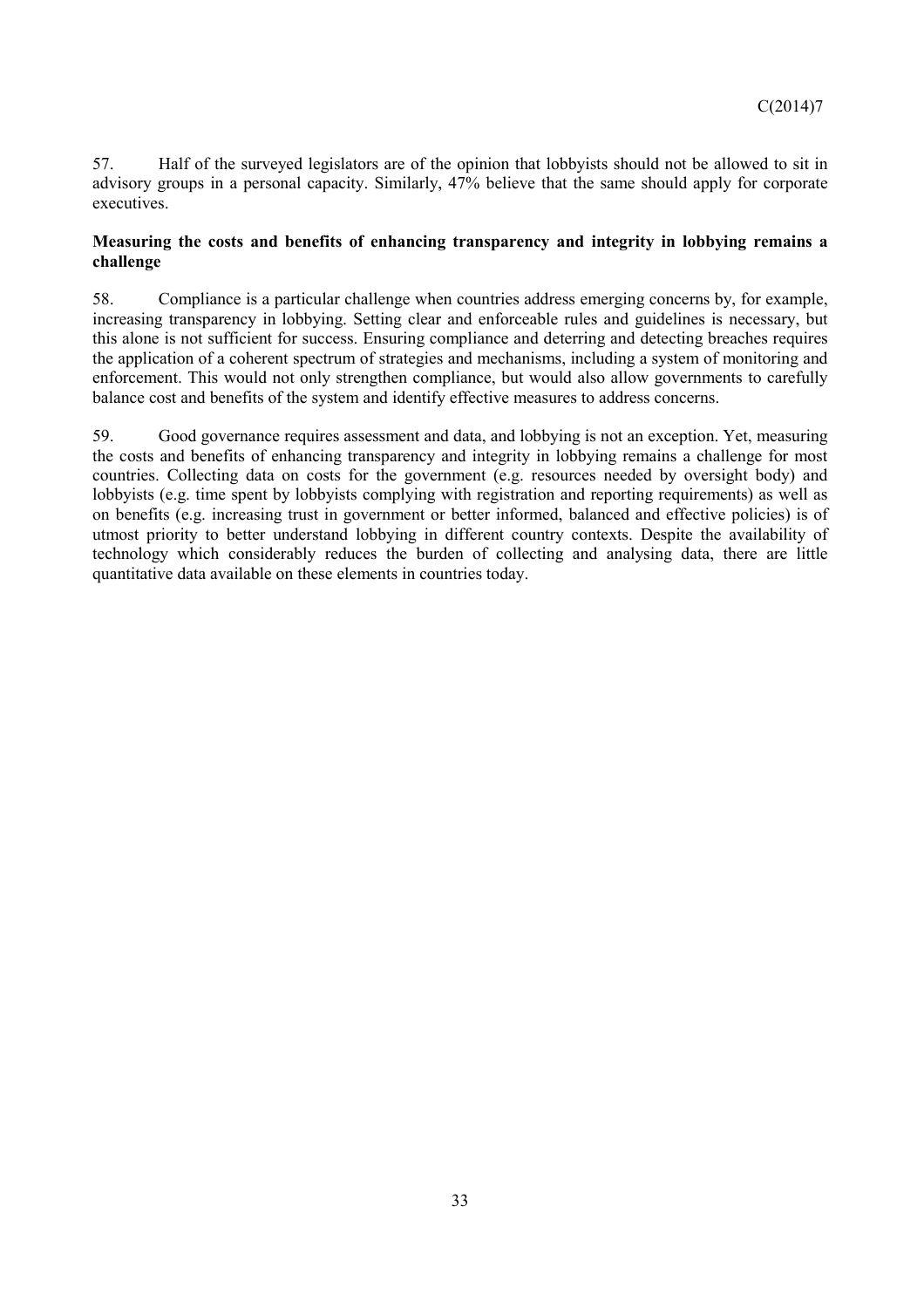# **THE WAY FORWARD: CAPITALISING ON THE OECD PRINCIPLES TO FURTHER REINFORCE A FAIR AND INCLUSIVE DECISION-MAKING PROCESS**

60. The review of the implementation of the Recommendation on Principles for Transparency and Integrity in Lobbying shows that the Recommendation has served as a reference in Member and non-Member countries in designing or revising lobbying regulations and public decision-making processes. The approach and content of the Recommendation has proven applicable in different countries' contexts, ranging from Austria, Australia, Canada, Chile, Hungary, Ireland and Poland to Slovenia. In countries without lobbying regulations in place, the Recommendation has shaped the debate on policy options to address risks and concerns related to transparency and integrity in lobbying (e.g. in Brazil, Portugal and the United Kingdom).

61. Yet, while the Recommendation is relevant as a reference for guiding the public decision making process, the review of experiences in the past three years have shown that evolutions in public decision making and lobbying practices have created new risks that could weaken citizens' trust in government and compromise the fairness of the decision-making process. These deserve increased attention. The following actions are therefore needed:

### **Continue efforts to address lobbying concerns and risks in the decision-making process as a key policy lever for fostering trust**

62. As identified by the OECD Forward-Looking Agenda on Trust, public trust is the cornerstone of effective governance and what legitimises the authority of the state over individuals. Trust in government is also necessary for economic growth and social progress. Given the declining levels of citizens' trust in government, efforts to make the public decision-making process more reliable, fairer and transparent can contribute to restoring trust. Lobbying practices remain at the centre of identified concerns and risks. Citizens, civil society, and businesses have a right to know who is influencing the public decision-making process. Transparency in lobbying promotes a level playing field, informed participation and accountability, for example through informed voting.

63. The Recommendation on Principles for Transparency and Integrity in Lobbying has already guided many countries in designing or revising lobbying regulations. Efforts supporting the implementation of the Recommendation could strengthen confidence in the public decision-making process and regain trust in government. Moving forward, it is essential continue these efforts and to review and address the challenges that countries are currently facing - such as who should be covered by lobbying regulations - and analyse the effectiveness of implementing alternative integrity measures - such as transparency of decision makers' agendas - in addressing lobbying concerns. To follow-up on the continued implementation of the Recommendation, it would be a welcomed step for the PGC to report back to the Council within the next three years.

64. Furthermore, the wider implication of integrity in the public decision-making process needs to be considered. Risks to integrity and of undue influence are connected to a wide variety of policy areas which could contribute to developing innovative data and additional tools to address common concerns. For example, as stated earlier, undue influence in, and capture of, the public decision making process has a negative impact on competition. It is therefore essential to reach out to other policy communities, including the Regulatory Policy Committee, the Competition Committee, the Corporate Governance Committee, and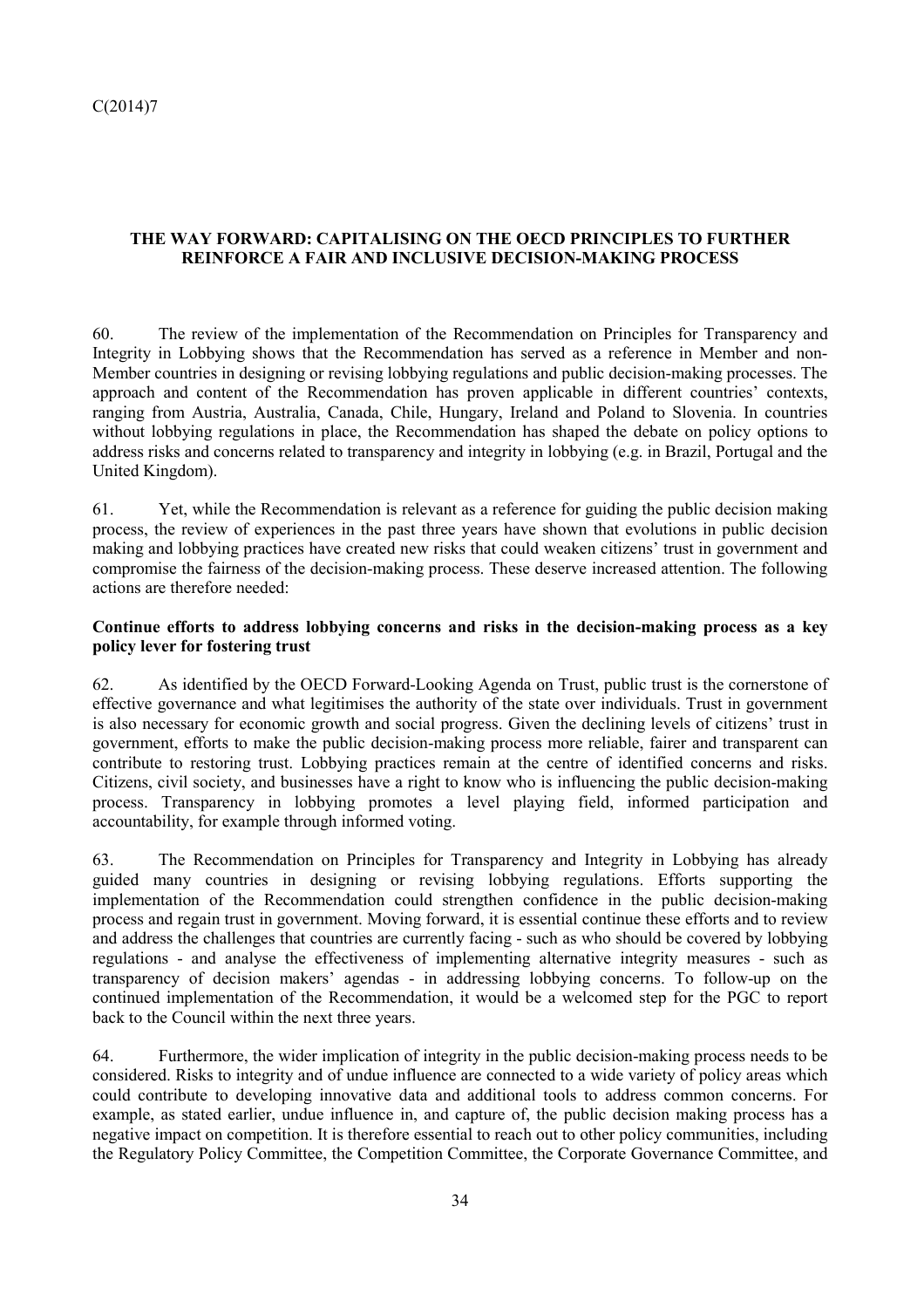the Territorial Development Committee, to understand all implications and identify sectorial approaches that when combined may lead to more comprehensive solutions. The OECD's relevant committees should combine their efforts to develop innovative tools that effectively address common concerns and provide the necessary evidence to continue informing current debates in Member and non-Member countries.

### **Invest in measuring benefits and costs, and monitoring performance**

65. Collecting evidence and data in relation to lobbying, the public decision-making process and, ultimately, the broader integrity framework is essential to identify benefits, measure costs, and monitor performance. Since the implementation of measures to increase transparency in lobbying and the fairness of the decision-making process is not without costs, it is key to evaluate if the measures put in place are meeting intended objectives, or if money could be spent better elsewhere. This is also relevant for other elements of the public decision-making process. Findings from the review show that this is a major challenge for countries. Currently, limited data are collected in these areas and the data that are available are inconsistent and incomparable. It is necessary to develop a set of relevant data, benchmarks and indicators to enable governments to measure the impact of their integrity policies in particular in relation to lobbying and the public decision-making process. The collection of relevant and credible data for supporting evidence-based policy-making should also be coordinated with other policy communities in order to address mutual concerns.

### **Identify and promote innovative integrity frameworks that reflect the needs and concerns of countries in the 21st century**

66. The review of Members' implementation of the Recommendation showed that many rely heavily, and at times solely, on their integrity framework to safeguard the public interest and mitigate risks related to the public decision making process. A sound integrity framework remains essential to mitigate risks in the public decision-making process. The OECD Council adopted in 1998 a *Recommendation on Improving Ethical Conduct in the Public Service* which contains Principles for Managing Ethics in the Public Service that have helped countries design, review and implement an integrity framework. These Principles have guided OECD work in the area of public sector integrity for the past fifteen years, but recent experiences – such as the Public Sector Integrity Review of Italy (OECD, 2013b) – demonstrated that practices in the public sector are changing. These changing practices taken together with globalisation and the emergence of transnational lobbying have led to new concerns being raised. Countries are facing new challenges and constraints that require them to regularly review and adapt their integrity frameworks. Ministers at the 2013 Ministerial Council Meeting reaffirmed the OECD's role as a global standard-setter and called on the Organisation to proactively update and upgrade its existing standards and respond to any gaps in global standard setting where appropriate. In light of this and in order to support countries' work, the 1998 Principles could therefore be reviewed to ensure that they accurately reflect the needs of countries in the 21st Century. This would not only help countries strengthening the transparency and integrity of the public decision-making process, but would also provide a whole-of-government integrity framework applicable to all stages of the policy cycle.

### **Review policies for managing conflict of interest in relation to revolving door practices and the unbalanced representation and influence of advisory groups**

67. The review of countries' implementation of the Recommendation on Principles for Transparency and Integrity in Lobbying revealed an evolution of risks and concerns that needs to be matched with effective policies and practices to safeguard the integrity of the public decision-making process. These were mostly related to variations of conflicts of interest.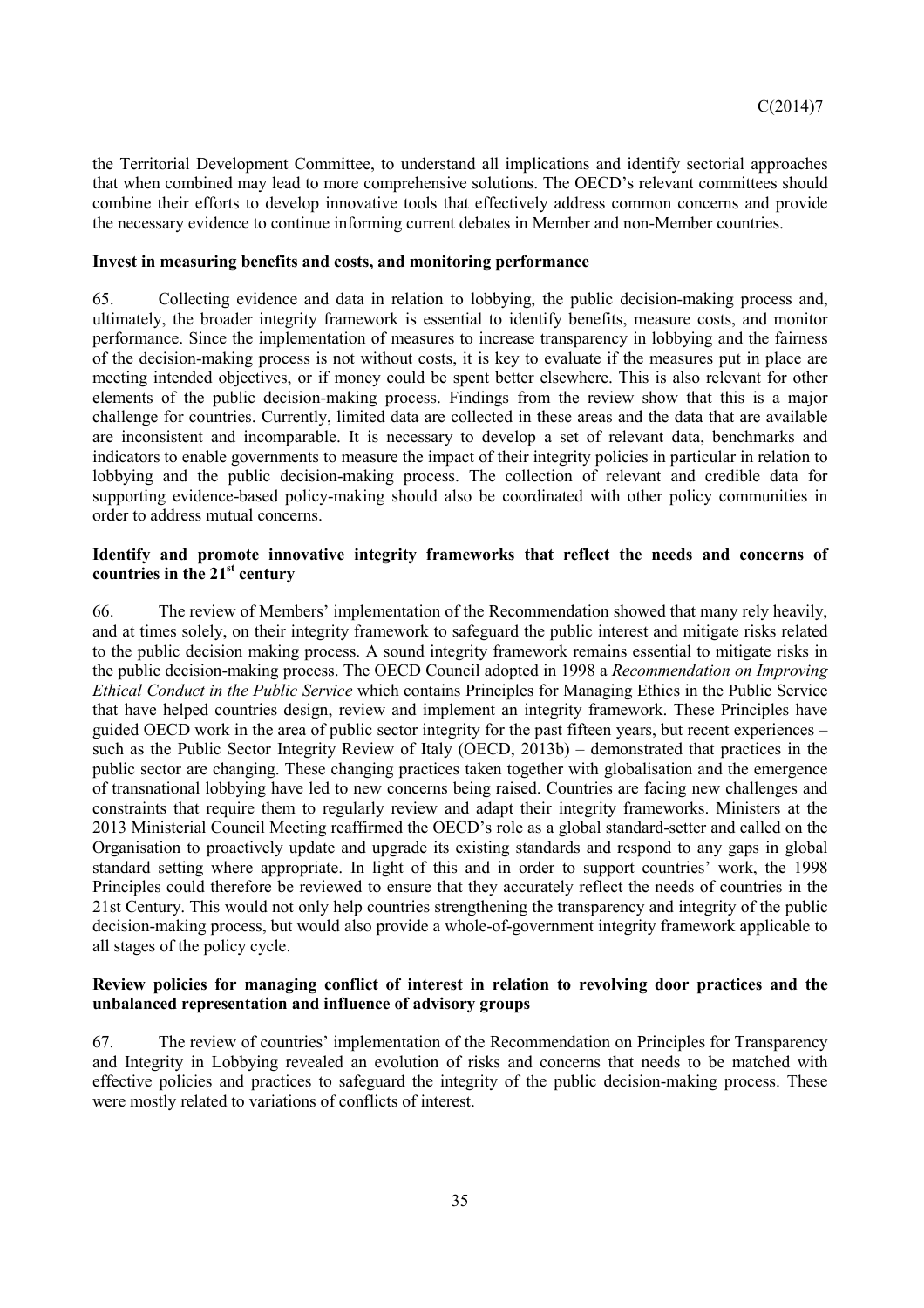68. In the past decade, the OECD has been the leader in supporting countries to introduce and implement systems to manage conflict of interest in the public sector. However, evolving lobbying practices have created new risks or intensified existing ones, in particular areas where the conflict of interest management system could be incomplete. These are the areas of revolving door in relation to preand post-public employment concerns and the unbalanced representation and influence of advisory groups. Although the interaction (i.e. offering expert advice, expertise or recommendations through advisory groups) and movement between the public and the private sector (i.e. by public officials taking up positions in the private sector or *vice versa*) can contribute to increasing organisational competencies and improving the quality of decisions made, it also opens up for risks of misuse of insider information, position and contacts, risk to the integrity of public decision making when advisory groups are dominated by certain private interests, and risks of conflict of interest. Focusing efforts on these areas could provide alternatives to addressing these risks and contribute to safeguarding the fairness of the public decisionmaking process.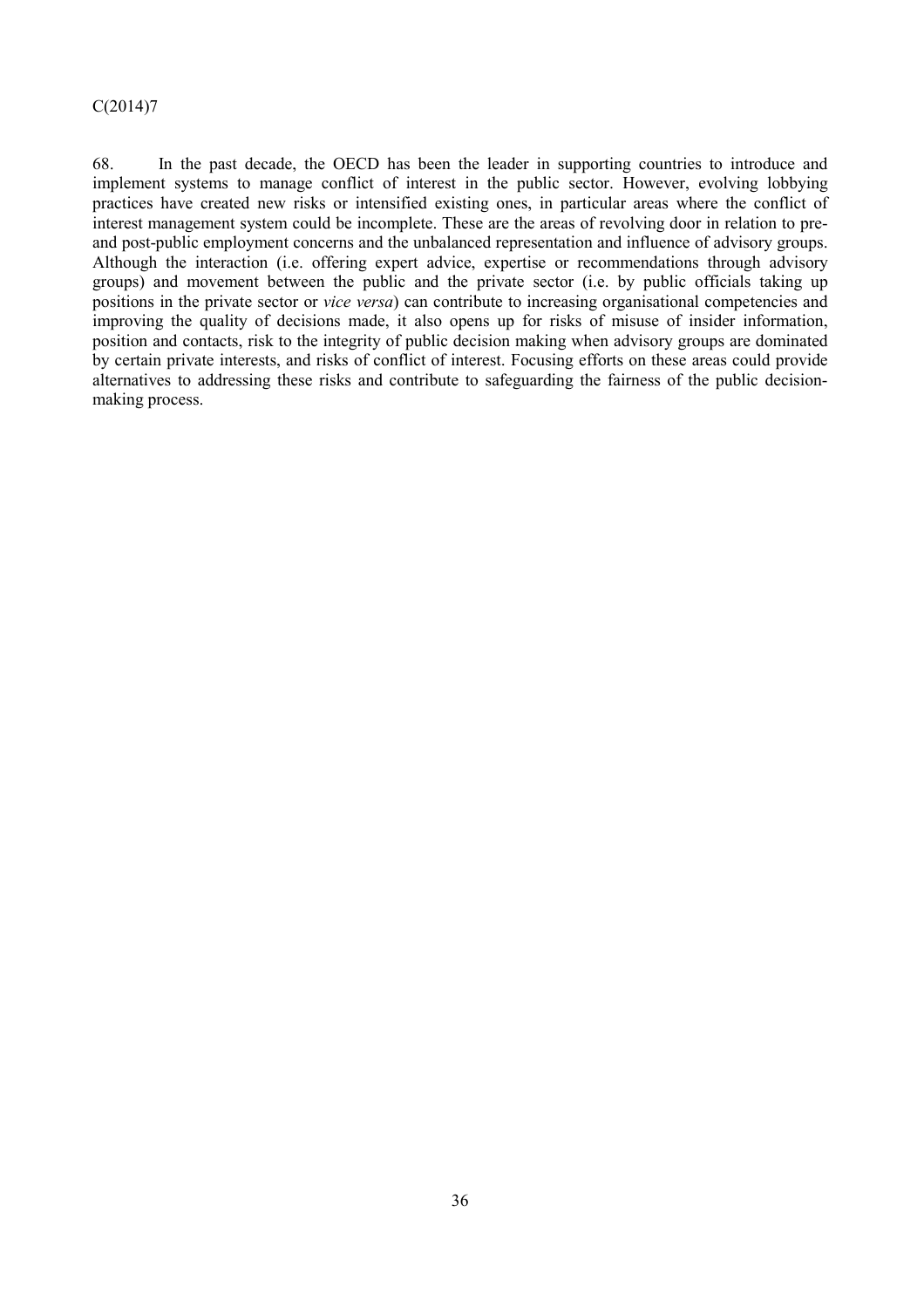#### **BIBLIOGRAPHY**

- Äijälä, K. (2001), Public Sector An Employer of Choice? Report on the Competitive Public Employer Project. Paris, OECD, p. 17. Available at: http://www.oecd.org/governance/pem/1937556.pdf
- Association of Government Relations Professionals, Code of Ethics, *http://grprofessionals.org/joinall/code-of-ethics*
- Banks, M. (2011), "NGO welcomes move to block funding for EU 'expert groups'", *The Parliament*, online journal, 1st November, *www.theparliament.com/latest-news/article/newsarticle/ngo-welcomesmove-to-block-funding-for-eu-expert-groups/#.UfDgee5KQwq*.
- Blanes I. Vidal, J., M. Draca, C. Fons-Rosen (2010), "Revolving door lobbyists", *CEP Discussion Papers*, No. 0993, Centre for Economic Performance, London School of Economics and Political Science, London, p. 18, *http://eprints.lse.ac.uk/31546/1/dp0993.pdf*.
- Burson-Marsteller *et al*. (2013), A Guide to Effective Lobbying in Europe: The View of Policy-Makers, Burston-Marsteller, *http://lobbyingsurvey.burson-marsteller.eu/*.
- Edelman (2013), Edelman Trust Barometer, *www.edelman.com*.
- EPACA (European Public Affairs Consultancies' Association), Code of Conduct, *www.epaca.org/uploads/Code\_of\_Conduct\_-\_adopted\_2013.pdf*.
- European Court of Auditors (2012) Management of Conflict of Interests in Selected EU Agencies, Special Report No. 15, Publications Office of the European Union, Luxembourg, *http://eca.europa.eu/portal/pls/portal/docs/1/17190743.PDF*.
- European Parliament, 2012 Budgetary Procedure Conciliation Document Joint Text, Doc. No. 4-19-11-2011, amended by budget line, Consolidated Document, p. 17, *www.europarl.europa.eu/document/activities/cont/201112/20111206ATT33432/20111206ATT33432 EN.pdf*;
- European Parliament (2013a), Resolution of 17 April 2013 with observations forming an integral part of its Decision on the discharge of the budget of the European Food Safety Authority for the financial year 2011 (C7-0258/2012 – 2012/2196(DEC)) *www.europarl.europa.eu/sides/getDoc.do?pubRef=- //EP//NONSGML+TA+P7-TA-2013-0146+0+DOC+PDF+V0//EN*
- European Parliament (2013b), Position of the European Parliament adopted at first reading on 2 July 2013 with a view to the adoption of Regulation (EU) No .../2013 of the European Parliament and of the Council amending the Staff Regulations of Officials and the Conditions of Employment of Other Servants of the European Union. Available at: www.europarl.europa.eu/sides/getDoc.do?type=TA&language=EN&reference=P7-TA-2013-287.